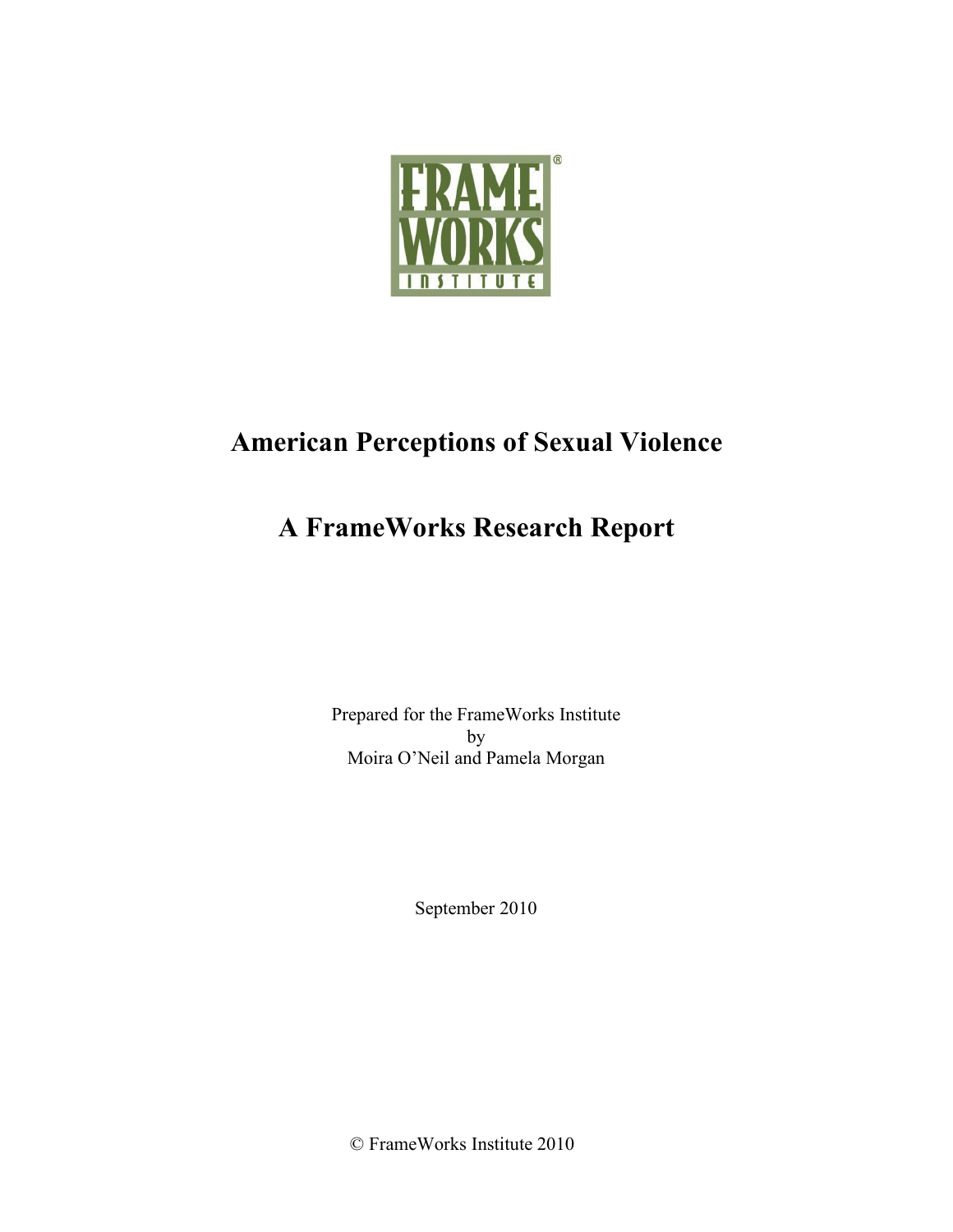# **Table of Contents**

| II. Implications of the Dominant Models Used to Reason About Sexual Violence 23 |    |
|---------------------------------------------------------------------------------|----|
|                                                                                 |    |
|                                                                                 |    |
|                                                                                 | 28 |
|                                                                                 |    |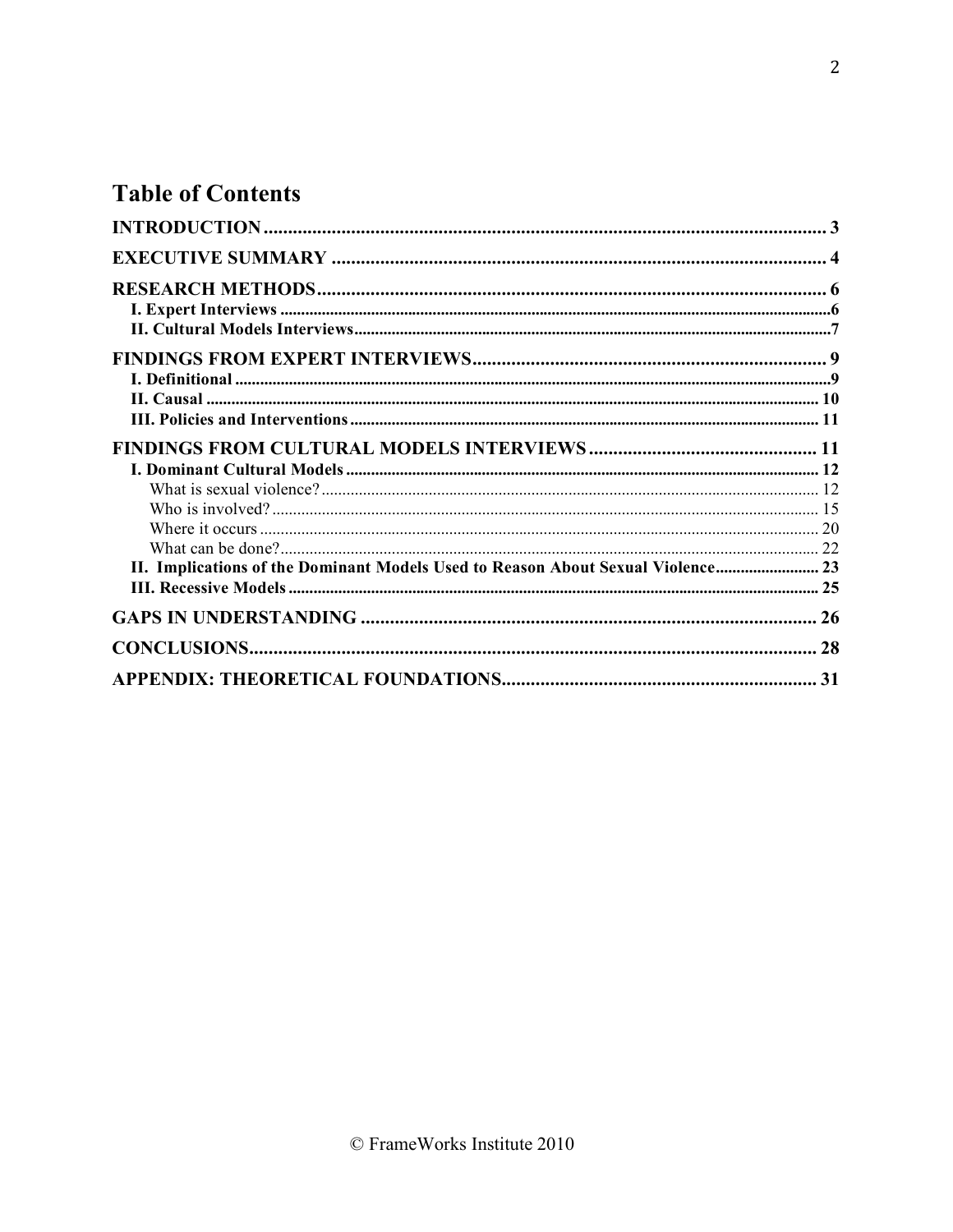# **INTRODUCTION**

The research presented here was sponsored by the National Sexual Violence Resource Center. The goal of the project is to facilitate the design and advancement of effective ways of communicating about what constitutes sexual violence and what can be done to address this in the United States. This particular report lays the groundwork for much of this larger reframing effort by examining both the expert discourse on sexual violence and how Americans talk and think about the topic. The comparison of these two spheres of understanding is used to locate and examine gaps in understanding that can ultimately be addressed through various communication strategies. Future phases of the larger project will seek to fill these gaps by designing and testing tools that can effectively and efficiently be employed to make expert knowledge available and accessible to Americans in how they understand this issue and its solutions.

This report focuses on the first phase of the larger reframing effort. This first phase entails gathering qualitative data from both experts and average Americans, and analyzing these data to locate and examine the differences between how experts explain and Americans understand the concept of sexual violence. More specifically, this exploratory research phase comprises the following three components: 1) an analysis of the expert discourse on sexual violence from expert interviews, 2) one-on-one cognitive interviews with Americans, and, finally, 3) a comparative analysis that "maps the gaps" between expert and lay understandings of this topic.

First, in a series of "expert interviews," we identify foundational themes and concepts by examining patterns in how experts understand, explain, and talk about the issue of sexual violence. Using thematic analysis, these expert concepts are synthesized to create a core story of sexual –violence—a finite set of principles, messages and themes that characterize the essence of the expert knowledge on the issue. FrameWorks then employs cultural models interviews with Americans to understand how they think and talk about sexual violence—in short what the existing cultural understandings are of this complex issue. The application of theory and methods from cognitive anthropology results in the identification of a set of "cultural models"—or shared, common, taken-for-granted assumptions—that Americans rely on when reasoning about the subject of sexual violence. Finally, we "map the gaps" by comparing the expert discourse with Americans' deep-seated perceptions and conceptions. With improved knowledge of these gaps, we are able to move toward the second stage of Strategic Frame Analysis,  $^{TM}$  which involves identifying communications strategies that close these gaps and in so doing give Americans access to key but currently missing aspects of the issue of sexual violence that they can then use and apply in thinking about the issue and possible solutions.

The remainder of the report is organized as follows: 1) a summative analysis of the report's key findings, 2) an explanation of the methods used to gather and analyze data from both expert and cultural models interviews, 3) a discussion of the results from these analyses, including the comparative analysis of expert and lay understandings of sexual violence, and, finally, 4) a set of recommendations and key takeaways that will improve communications practice around this issue and inform the next phase of our research.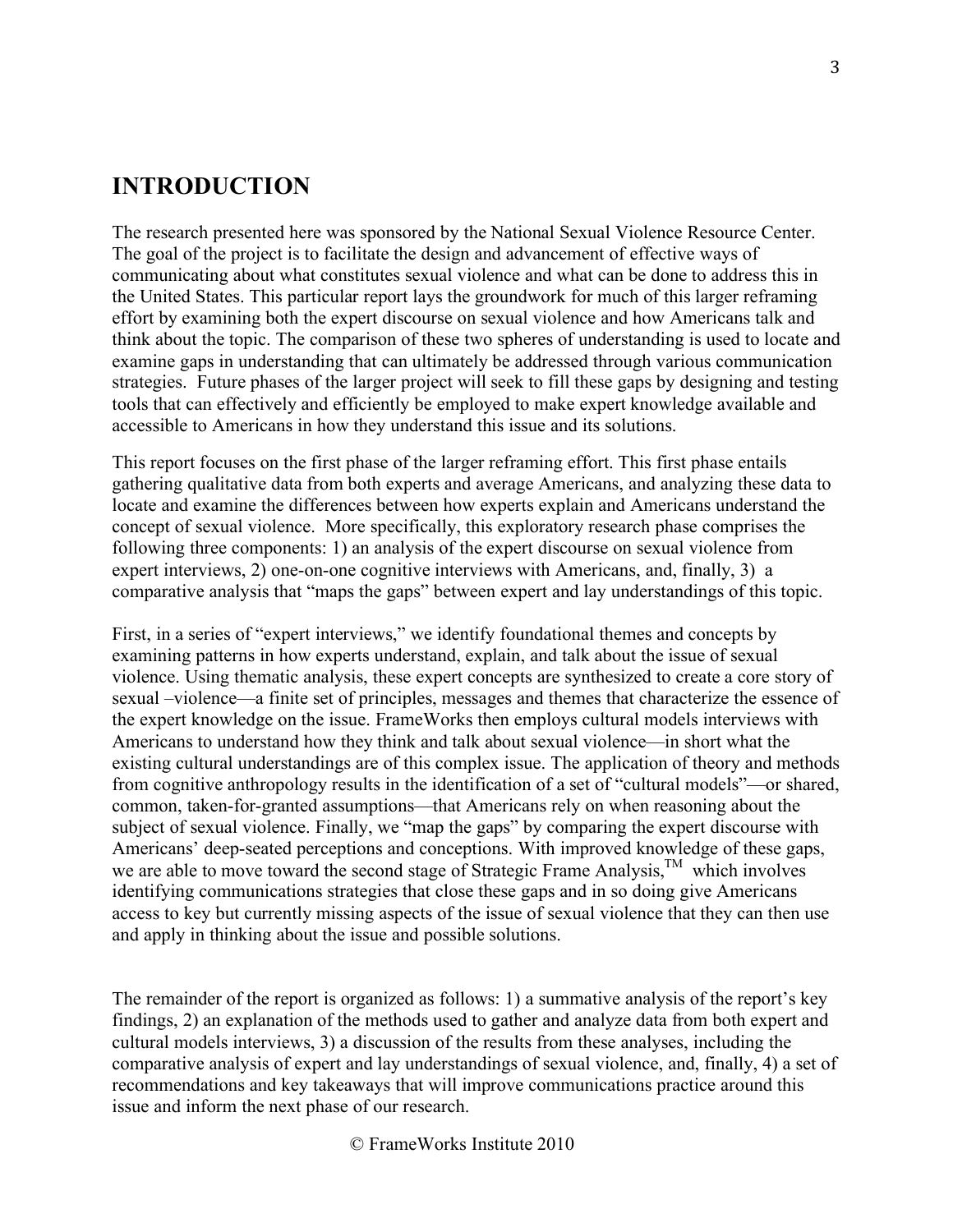# **EXECUTIVE SUMMARY**

This report documents the incredible strides that advocates who have been working on the issue of sexual violence have made in the last 30 years regarding public perceptions of sexual violence. All of the members of the public we interviewed recognized several forms of sexual violence as punishable, criminal offenses. Furthermore, none of the informants engaged in directly blaming victims for their attacks. This is a major step forward from past public discourse in which sexual violence was often represented as a natural and therefore noncriminal part of (heterosexual) sexual relationships and in which violent acts were assumed to be the sole culpability of sexually "provocative" or "promiscuous" women.<sup>1</sup> Despite this progress, our analysis reveals that evidence-based communication strategies around sexual violence need to be created to address contemporary thinking about the issue.

The experts we interviewed provided a general consensus in how to define, explain the causes of, and how to address sexual violence. Experts elaborated on its pervasiveness, the broad continuum of acts and behaviors that constitute sexual violence, and the most common relationships between victim and perpetrator. They explained that sexual violence was directly linked to cultural systems defined by inequality, i.e., through cultural forms—such as the mass media—groups of people are consistently dehumanized and messages around what constitutes sexual violence are confusing. Experts argue that cultural ideas about sexuality set a context in which sexual violence can occur. The most significant and important aspect of the expert discourse on sexual violence is a consistent contextualization of the issue. In others words, experts explained why sexual violence occurs through a lens that forefronts cultural context, rather than through a lens that characterizes pathologies as within individuals. As such, the solutions they focused on were aimed at changing cultural norms and implementing policies that could be effective at preventing sexual violence.

In contrast, among the members of the public we interviewed, we found that two meta-cultural models underlie many issues related to sexual violence including what it is, why it occurs, the characteristics of actors involved, when and how it takes place, and how it might be prevented or addressed. The first is what we have identified in past FrameWorks research as "mentalism." According to the mentalist model, Americans tend to view outcomes and social problems as a result of individual concerns that reflect character, motivation and personal discipline. As such, the use of mentalist models by the public has a narrowing effect—it boils complex interactions among individuals, contextual determinants and systems down to either the presence or absence of individual motivation and internal fortitude. In the context of sexual violence, informants used this model to reason about the internal motivations of perpetrators and victims as well as to think about interventions that might address or prevent sexual violence. Sexual violence continues to be perceived as a problem solely and fundamentally created by individual moral failings on the part of the perpetrator and, on the part of the victim, the lack of responsibility to ensure one's safety. Employing the mentalist model, strategies for addressing sexual violence were narrowly limited to punitive measures that target individuals and educational programs that teach individuals to protect themselves.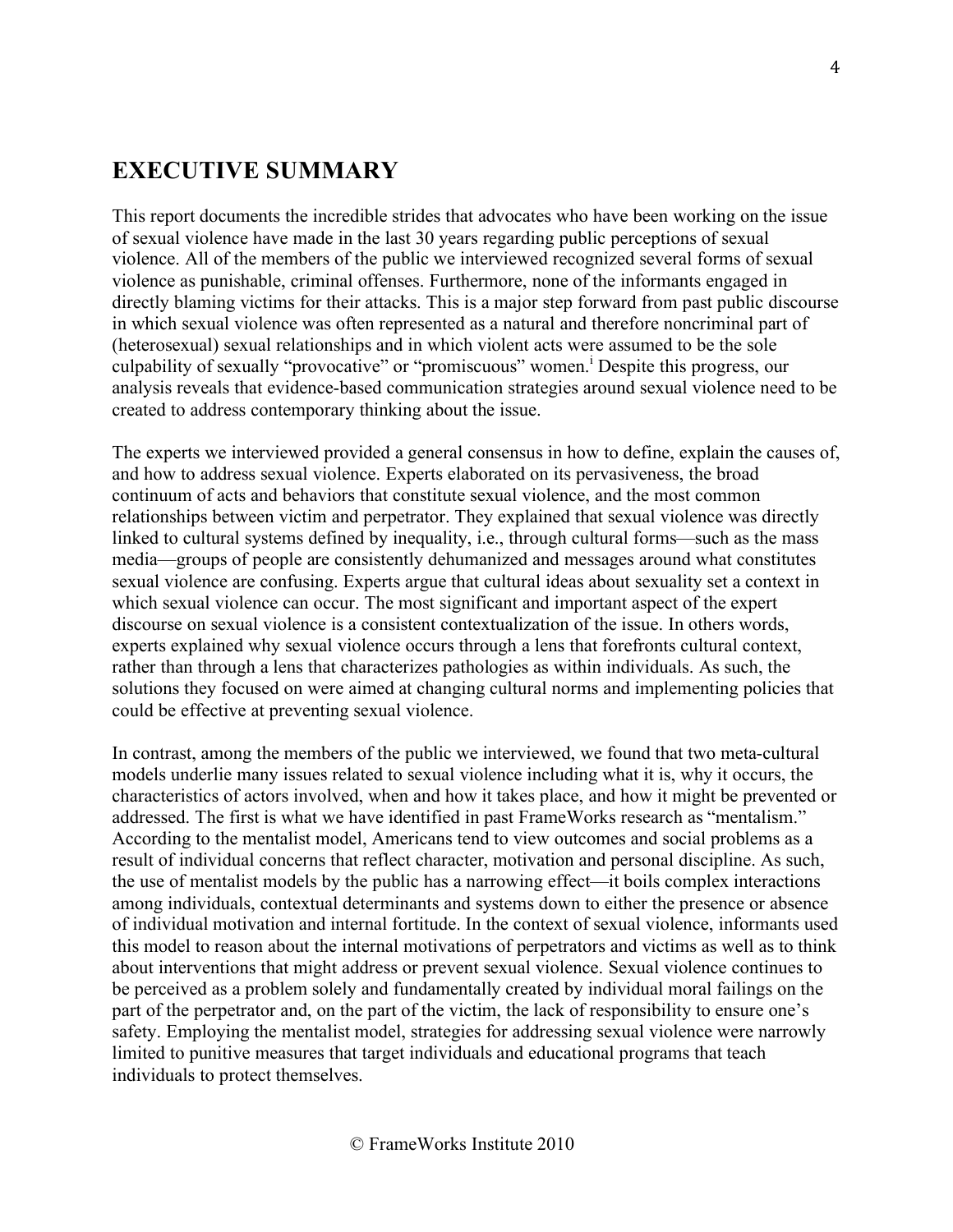The second model that was at play was what FrameWorks terms the "family bubble," or the idea that the family is the only context of importance in child-rearing. This model was "top of mind" when informants reasoned about why sexual violence occurs. Informants almost universally elaborated on perpetrators' "poor upbringing" to talk about why people commit acts of sexual violence. That is, poor parenting was the primary focus of informants' talk, which precluded discussions of how families are situated in larger social contexts and obscured the notion that cultural systems of inequality can determine incidences of sexual violence. Furthermore, parents were largely responsible for teaching children and adolescents to protect themselves.

Another major finding is that Americans appear to lack an understanding of how sexual violence can be prevented. They can see a way of deterring would-be perpetrators through "stiffer penalties" and prevention of repeat offenses through ongoing detainment, but they were largely unable to think about solutions that might address the roots of the problem.

Overall, the dominance of the mentalist and family bubble models and the lack of understanding about how sexual violence can be prevented demonstrate that people are making cognitive mistakes about the early roots of sexual violence. The informants we interviewed understood sexual violence primarily as a criminal or moral issue. That is, they argued that sexual violence occurs because individuals do not learn right from wrong from their parents as young children. Locked in the family bubble model, they struggle to get community into the equation and fail to see how cultural and social contexts impact the pervasiveness of sexual violence in contemporary American society.

Not surprisingly, there were several gaps that separated expert from public thinking about the topic of sexual violence. Each gap is elaborated in the body of the report, but all reflect a fundamental difference in the ways that the public and experts conceptualize the causes, outcomes and solutions to the problem of sexual violence. While experts look to larger social and cultural patterns to explain why sexual violence is pervasive, the public sees the problem as resting within the minds, hearts and actions of individuals. That is, how the occurrence of sexual violence is shaped by larger social and cultural systems is largely out of the purview of the average American.

This report concludes by addressing how communications might be able to encourage more systems-thinking in the public so that policy-based and preventative solutions become thinkable. While advocates have successfully combated some of the most egregious myths about sexual violence and have changed the course of public discourse, some communications strategies are likely reinforcing the individualism that structures public thinking. While this report represents a preliminary, descriptive phase of the research process, several cautions and recommendations emerged from this analysis. First, our research shows that changing the discourse about victim blaming has not necessarily dislodged public thinking about why people are victims of sexual violence from models of personal responsibility. Relatedly, informing people that most perpetrators are known to their victims has not changed the ways in which the public conceptualizes why perpetrators commit acts of violence. Our research shows that communications strategies need to address deeper patterns of thinking that undergird attitudes and policy preferences related to sexual violence. We conclude that this might be achieved by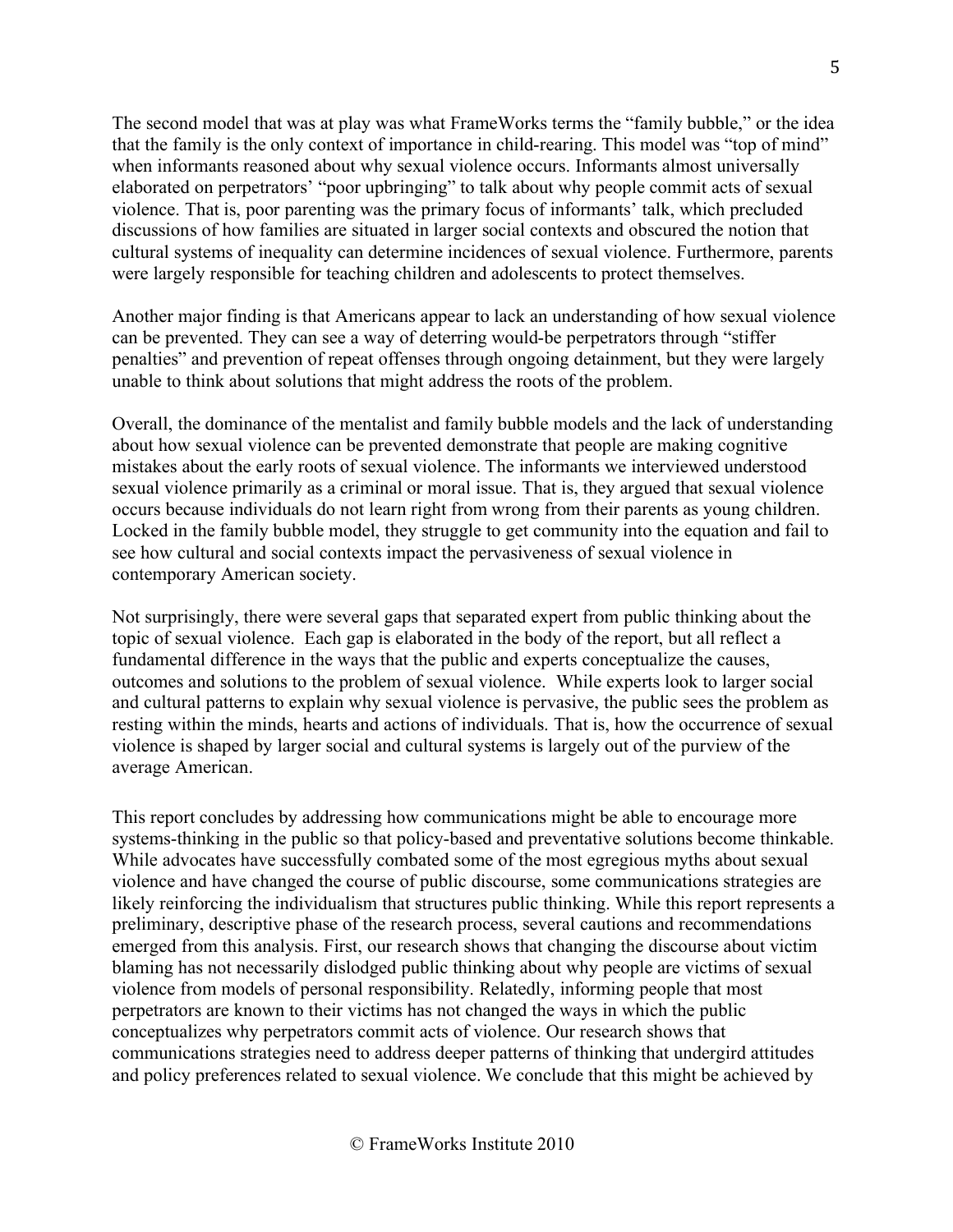telling stories of early child development in which social contexts—and importantly inequality are made visible to the public.

# **RESEARCH METHODS**

## **I. Expert Interviews**

#### **Subjects**

To locate experts on sexual violence, FrameWorks relied on a list compiled by the National Resource Center on Sexual Violence. This list included key practitioners working on issues related to sexual violence who have expert knowledge of its causes, consequences and who have worked with involved parties and towards the prevention of this issue. A total of 10 one-on-one telephone interviews were conducted with these experts in April and May 2010. The interviews lasted approximately one hour and, with the participants' permission, were recorded and subsequently transcribed for analysis.

#### **Interviews**

Expert interviews followed an interview guide which consisted of a series of probing questions meant to capture the expert understanding of sexual violence—in short, its definition, causes, consequences, the people who are involved, its long term impacts, as well as strategies and challenges in addressing the issue. The interview consisted of a series of prompts and hypothetical scenarios designed to challenge expert informants to explain their experience, break down complicated relationships, and simplify concepts from the field. In one scenario, for example, experts were asked to imagine that they were speaking to a community group and had to explain important concepts related to sexual violence. In addition to the questions included in the guide, the interviewer probed for additional explanation and information. For example, the interviewer asked questions that members of a hypothetical audience might ask in response to the informant's initial explanations. In this way, the interviews were semi-structured collaborative discussions with frequent requests from the interviewer for further clarification, elaboration and explanation.

#### **Analysis**

Analysis employed a basic grounded theory approach, a method of analysis used in the social sciences to analyze qualitative data.<sup>ii</sup> Common themes were pulled from each interview and categorized, while themes that were not articulated by every expert were also noted. These negative cases were incorporated into the overall findings within each category, resulting in a refined set of themes that synthesized the substance of the interview data. Consistent with this method, the themes we identified were then modified and appropriately categorized during each phase of the analysis to account for disconfirming or negating themes and concepts presented by other experts.

What we present here is the refined set of themes that emerged from this process. Together, these themes represent the core components of the expert story of sexual violence. These themes establish a baseline understanding against which subsequent communication recommendations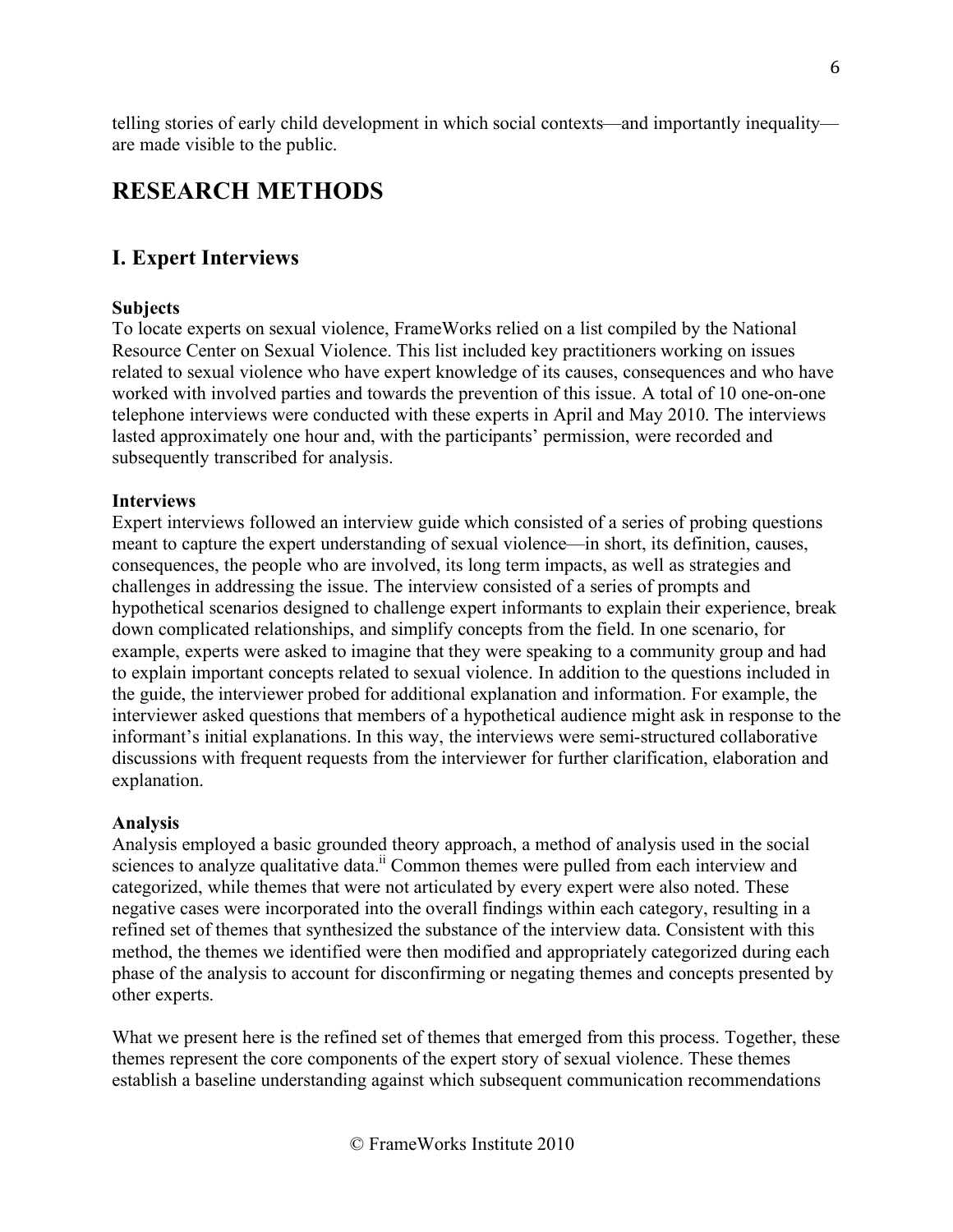can be judged. Designing communications that yield public understanding and consideration of these expert messages is the ultimate goal of FrameWorks' research in this area.

## **II. Cultural Models Interviews**

To complete the other side of the comparison, we conducted interviews with members of the American general public. The findings presented below are based on 20 in-depth cultural models interviews with Americans in Los Angeles, California, and Philadelphia, Pennsylvania. The interviews were conducted by two FrameWorks Institute researchers in May 2010.

#### **Subjects**

Twenty informants were recruited by a professional marketing firm through a screening process developed and employed in past FrameWorks research. Informants were selected to represent variation along the domains of ethnicity, gender, age, educational background and political ideology (as self-reported during the screening process). In addition, individuals working in fields where they would be likely to have expert knowledge of the subject (counseling, social work, abuse centers) were screened out and not included in the sample. The inclusion of professionals from such fields would have likely brought expert knowledge into our sample and impeded our ability to gather data and discern broad cultural models employed in reasoning and processing information about the target concepts. Furthermore, the gender of the informant was matched with the interviewer because of the potentially sensitive nature of the topics covered in the interview.

Cultural models interviews require gathering what one researcher has referred to as a "big scoop of language."iii Thus, a large enough amount of talk, taken from each informant, allows us to capture the broad sets of assumptions that informants use to make sense and meaning of information. These sets of common assumptions and understandings are referred to as "cultural models." Recruiting a wide range of people allows us to ensure that the cultural models we identify represent shared, or "cultural," patterns of thinking about a given topic. And, although we are not concerned with the particular nuances in the cultural models across different groups at this level of the analysis, we recognize the importance of questions of variation and representativeness of these findings. These interests could be taken up in subsequent quantitative phases of this project where research methods are more appropriate to answering questions of representativeness.

We were careful to recruit a sample of civically engaged persons because cultural models interviews rely on the ability to see patterns of thinking—the expression of models in mind through talk, and it is therefore important to recruit informants whom we have reason to believe actually *do* talk about the issues in question. Moreover, to ensure that participants were likely to have ready opinions about these issues without having to be overly primed by asking them directly about the target issue<sup>iv</sup>—in this case, the issue of sexual violence—the screening procedure was designed to select informants who reported a strong interest in news and current events, and an active involvement in their communities through participation in a wide range of community and civic engagements.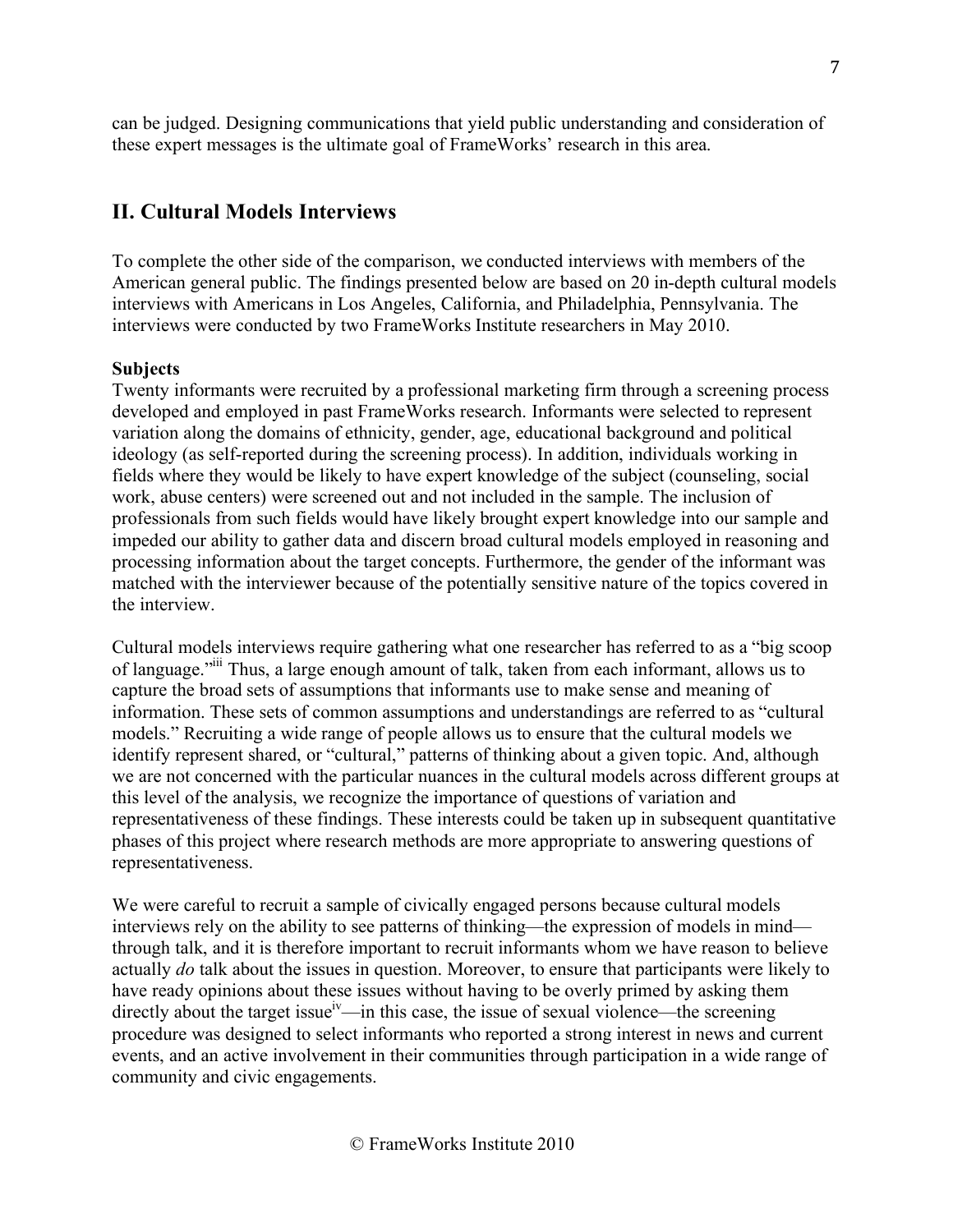All in all, the sample was split exactly in half with respect to informants' gender. Eight of the 20 participants were Caucasian, six were African American, four were Hispanic, and two were Asian. Seven participants self-identified as Republicans, seven as Democrats and the remaining six as Independents. Eight participants were under the age of 40. We must note here that although the sample was constructed to include as much variation as possible, it is not nor was it meant to be nationally representative in any statistical way. Issues of demographic variability and representativeness of the findings presented here are typically taken up in a subsequent phase of FrameWorks' research. In this later method such questions can be more appropriately and effectively addressed in a large sample size, online experiment where more rigorous statistical sampling techniques are possible.

#### **Interviews**

Informants participated in one-on-one, semi-structured "cultural models interviews" lasting 1½ to  $2\frac{1}{2}$  hours. Consistent with the interview methods employed in psychological anthropology,<sup>v</sup> cultural models interviews are designed to elicit ways of *thinking* and *talking* about issues. As the goal of these interviews was to examine the cultural models Americans use to make sense of and understand these issues, a key to this methodology was giving informants the freedom to follow topics in the directions *they* deemed relevant and not in directions the interviewer believed most germane. Therefore, the interviewers approached each interview with a set of general areas and topics to be covered but left the order in which these topics were covered largely to the informant. In this way, researchers were able to follow the informant's train of thought, rather than interrupting to follow a set and pre-established course of questions.

Informants were first asked to respond to a general issue ("When you hear the term sexual violence, what do you think about?") and were then asked follow-up questions—or "probes" designed to elicit explanation of their responses ("You said X, why do you think X is this way?" or "You said X, tell me a little bit more about what you meant when you said X." or "You were just talking about X, but before you were talking about Y, do you think X is connected to  $Y$ ? How?"). This pattern of probing leads to long conversations that stray (as is the intention) from the original question. The purpose is to see where and what connections the informant draws from the original topic. Informants were then asked about various valences or instantiations of the issue and were probed for explanations of these differences ("You said that X is different than Y in this way, why do you think this is?"). In this way, the pattern of questioning began very generally and moved gradually to informant-generated differentiations and more specific topics.

All interviews were recorded and transcribed. Quotes are provided in the report to illustrate major points but identifying information has been excluded to ensure informant anonymity.

#### **Analysis**

Elements of social discourse analysis, cultural models analysis and grounded theory were applied to identify larger, shared cultural models.<sup>vi</sup> First, patterns of *discourses*, or common, standardized ways of talking, were identified across the sample using a basic grounded theory approach to thematic analysis. These discourses, or patterns in talking, were analyzed using techniques described by Quinn and Strauss to reveal tacit organizational assumptions, relationships, logical steps and connections that were commonly made but taken for granted throughout an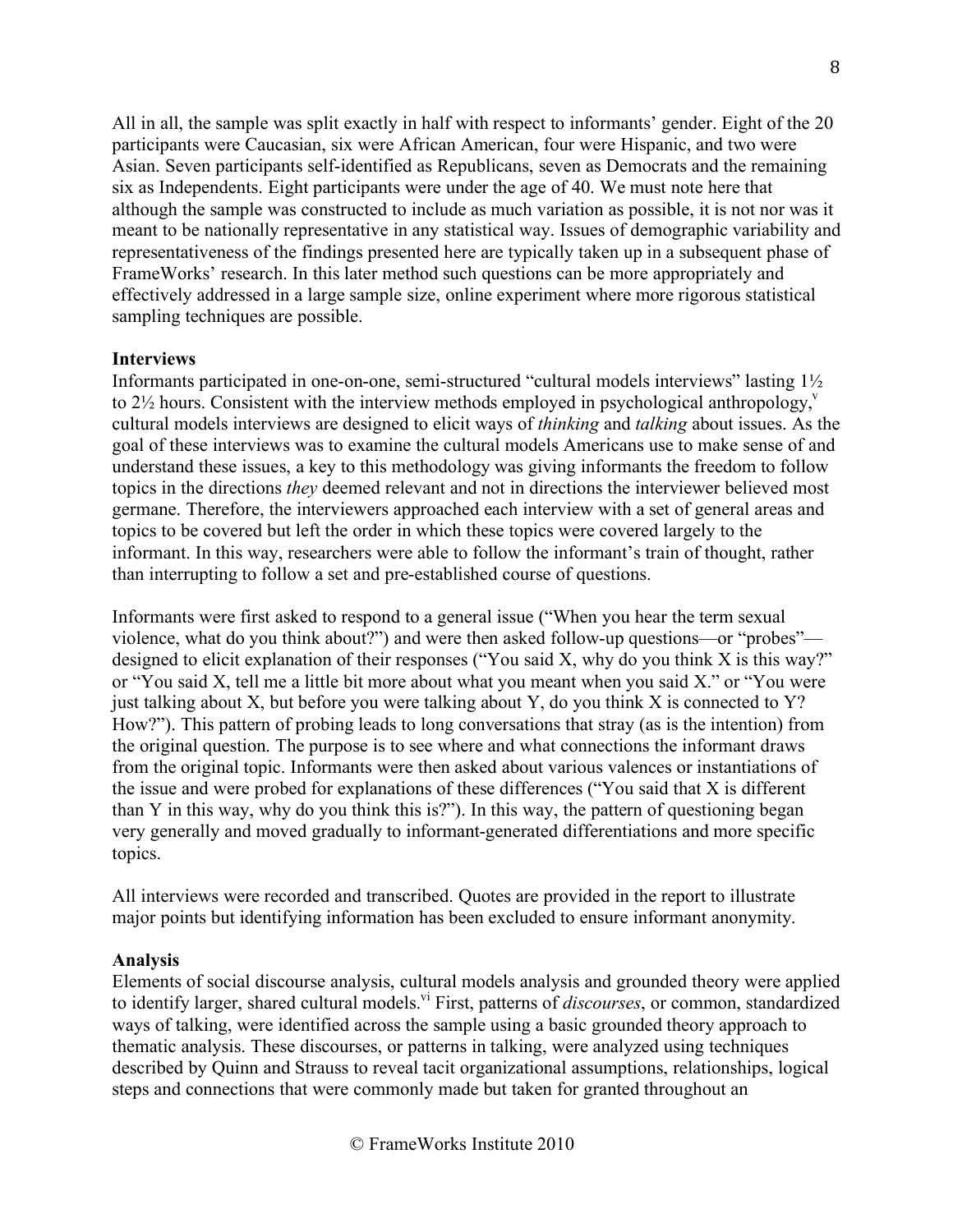individual's transcript and across the sample. In short, our analysis looked at patterns both in what *was* said (how things were related, explained and understood) as well as what was *not* said (assumptions).

# **FINDINGS FROM EXPERT INTERVIEWS**

Below is a list of the core themes that emerged from analysis of the expert interviews. These themes establish and comprise the foundational components of the "core story" of sexual violence and can be divided into three types of themes: how experts define what sexual violence is (definitional), why they think sexual violence occurs (causal) and how it might be addressed (policies and interventions). This "core story" is important because it provides a baseline understanding from which communications and translation of expert material for public audiences are derived.<sup>vii</sup> In this way, the core story simultaneously represents the object that the communication research seeks to translate and impart, and the outcome against which the success of such communications is evaluated.

# *I. Definitional*

**1. Sexual violence is pervasive.** All of the experts emphasized that sexual violence impacts all parts of American society and that it happens more frequently than most members of the public realize. Experts emphasized that most people have had some experience of sexual violence; they have either directly or indirectly experienced sexual violence. Despite the pervasiveness and familiarity with the issue, experts we spoke to argued that the public did not have a deep sense of how many people are affected by sexual violence.

**2. Sexual violence occurs most often among people who are familiar to one another.** Experts across our sample explained that perpetrators are "everyday people" who are known and often loved by the victims. Our interviewees further explained that while most media accounts of sexual violence report incidences of violence among strangers, this is in fact the least common form of sexual violence. They also explained that the notion that sexual violence was mostly a matter of "stranger danger" was widespread among the publics with whom they came into contact viii

**3. Sexual violence is a continuum of behaviors that includes both physical and nonphysical acts.** The experts universally defined sexual violence as nonconsensual acts that were sexual in nature. Most emphasized that nonphysical acts, such as emotional or verbal abuse, were sexually violent acts. In so doing, violence was conceptualized as more than just the physicality of the act. Experts also pointed out that, although there was a definitional similarity between acts of sexual violence, these exist on a continuum of harm inflicted upon the victim.

**4. Sexual violence is not just a "women's issue."** Despite the gendered nature of the issue that vast majority of victims are *women* who are victimized by *men*—experts explained the potential harm in casting sexual violence as a "women's issue." They noted that while men are much less likely to be victims of sexual violence, they are impacted when their family members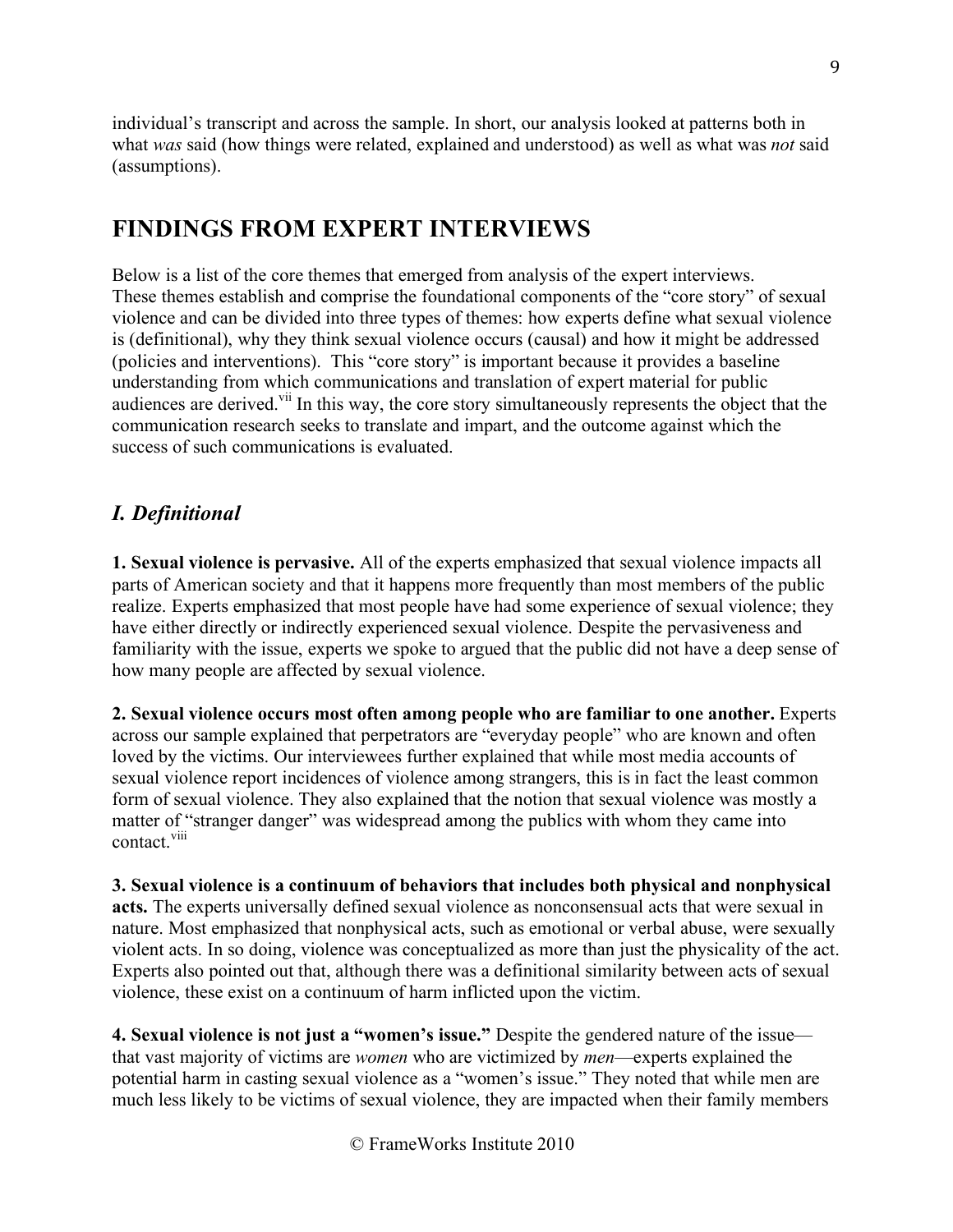and loved ones are victimized and play a critical role in preventing violence. For example, many of the experts worked in programs aimed at encouraging men to recognize their role in sexual violence and encouraging them to change certain behaviors that may contribute to its perpetuation. The experts explained that when sexual violence is cast as a "women's issue," it is difficult for everyone to understand their role in preventing it.

**5. Sexual violence has widespread, societal ramifications.** Experts described the long-term and devastating impacts of sexual violence on victims, their families and loved ones, as well as perpetrators and their families and loved ones. However, their discussion of the impacts of sexual violence did not stop at the effects on those directly involved. Experts described a "ripple effect" of sexual violence: they listed the costs to the criminal justice and health care systems, the decline in worker productivity, and general feelings of unease among all community residents when violent acts occur, among other impacts.

# *II. Causal*

**1. One of the primary causes of sexual violence is a culture of unequal power relationships.**  The experts we talked to defined culture to include the values, behaviors and ways of living shared by a social group, as well as dominant public representations of any social group (i.e., representations created and reinforced by mass media). They explained that sexual violence is, in part, the result of the American cultural system in which unequal power relationships across such variables as gender, race and socioeconomic status shape everyday interactions. They elaborated that culturally prescribed relationships between these groups affect and shape the ways that individuals relate to and behave towards others. For example, if one group is perceived to have power over another, the ways in which they relate to the other group is negatively impacted. In this way, unequal relationships were discussed by experts as products of culture and were seen to "give people permission" to dehumanize others. Experts explained that this dehumanization encourages violence by making it more socially acceptable. The social acceptability of violence is further reinforced by the sexualization of women in the public sphere through the media. Several of the experts noted that the commercialization of sex in the media plays an important role in how Americans define sexual violence. The media creates a "culture of confusion," especially for young people, so that many are unclear about what constitutes sexual violence and that normalizes violence towards women.

**2. Acts of sexual violence build on another.** While most experts we spoke to acknowledged that rape might cause more harm to a victim than verbal assaults, they pointed out that sexually violent acts or behaviors build on one another. On the one hand, sexist language and attitudes, for example, create and reproduce cultural norms in which more "serious" actions like rape or battery can occur. On the other hand, language and attitudes also create a culture in which inequality is continually reinforced.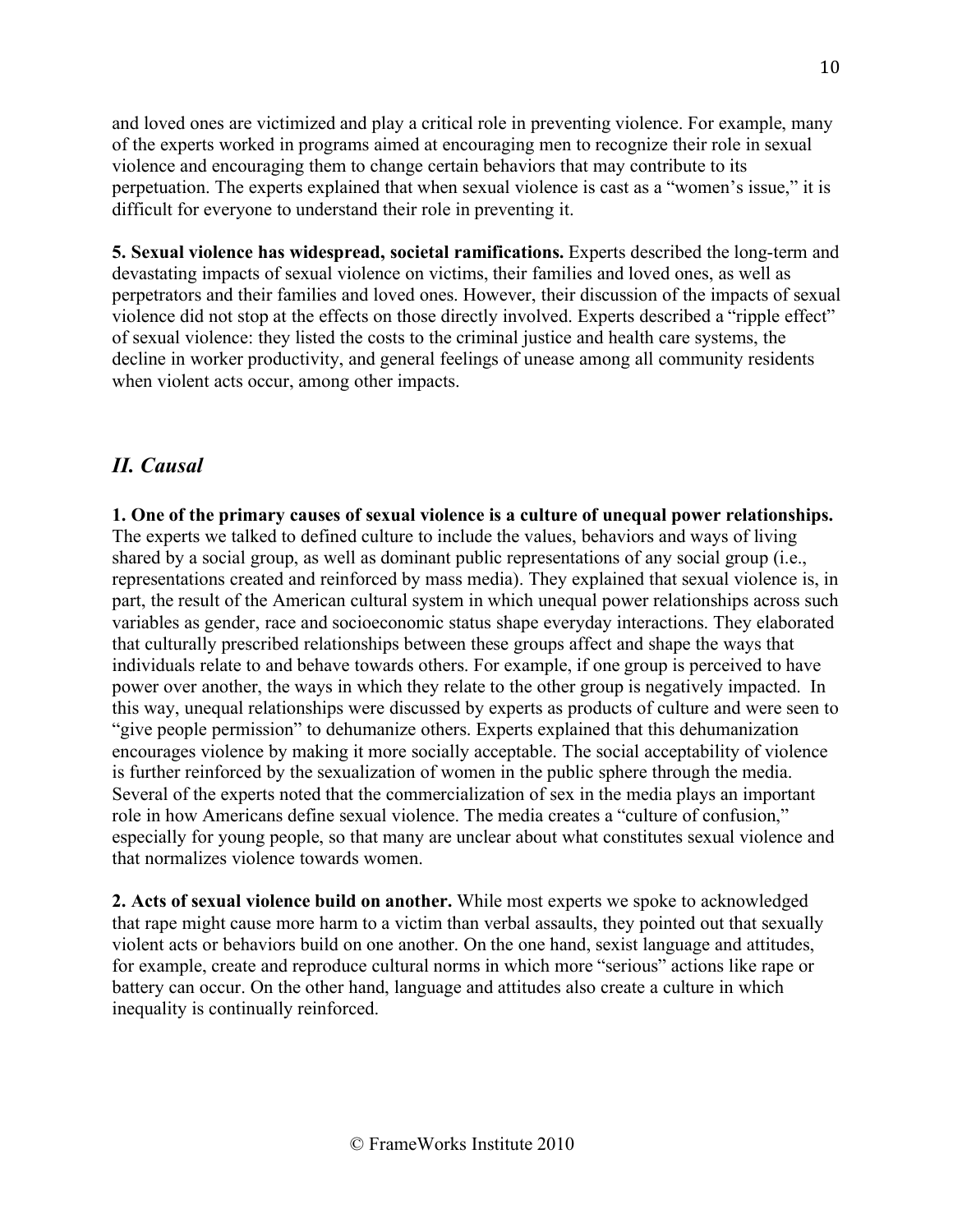## *III. Policies and Interventions*

**1. Policies can reduce the incidence of acts of sexual violence.** Experts identified a set of policies that have the power to reduce the incidence of sexual violence. These policies included such measures as implementing ongoing curricula about sexual violence and sexual health in schools and having clear policies about sexual abuse and violence in workplaces and other institutions.

**2. Sexual violence is preventable.** Experts emphasized that sexual violence is not a "natural" part of human social life, but that it is a social problem that is preventable. More than one expert used the "upstream" metaphor. According to this metaphor, instead of focusing resources on pulling drowning people out of a river, more effective preventative measures should be taken to figure out why people are getting into the river or why the water is as dangerous as it is in the first place. Experts discussed many preventative actions, but the overwhelming consensus was that the most effective way to prevent sexual violence is to change cultural norms regarding gender inequality, especially as these mores are represented in the media.

**3. Interventions need to be evidenced-based.** The need for evidence-based and effective interventions was a theme that ran through the expert interviews. Within this topic, many questioned whether the emphasis on punitive policies primarily meted out by the criminal justice system was effective in reducing rates of sexual violence. Experts stressed the need for research and evaluation to identify and implement the effective programs that represented optimal use of limited public funds.

**4. The importance of defining sexual** *health*. Experts explained that recognizing and defining sexual *violence* requires understanding what constitutes sexual *health*. One expert likened the relationship to mammogram screenings for breast cancer: one needs to be able to recognize breast health in order to detect abnormalities or malignancies. Most experts agreed that the concept of sexual health included autonomy over one's sexuality and the ability to engage in noncoercive sexual relationships or activities. Furthermore, experts explained that the confusing and often contradictory messages about sexuality in American culture are often detrimental for healthy sexual development, especially for children and young people. Therefore, they explained, defining, communicating and achieving healthy sexuality is extremely difficult in the current social context.

# **FINDINGS FROM CULTURAL MODELS INTERVIEWS**

We now turn to the results of the cultural models interviews that were conducted with a wide range of civically engaged Americans.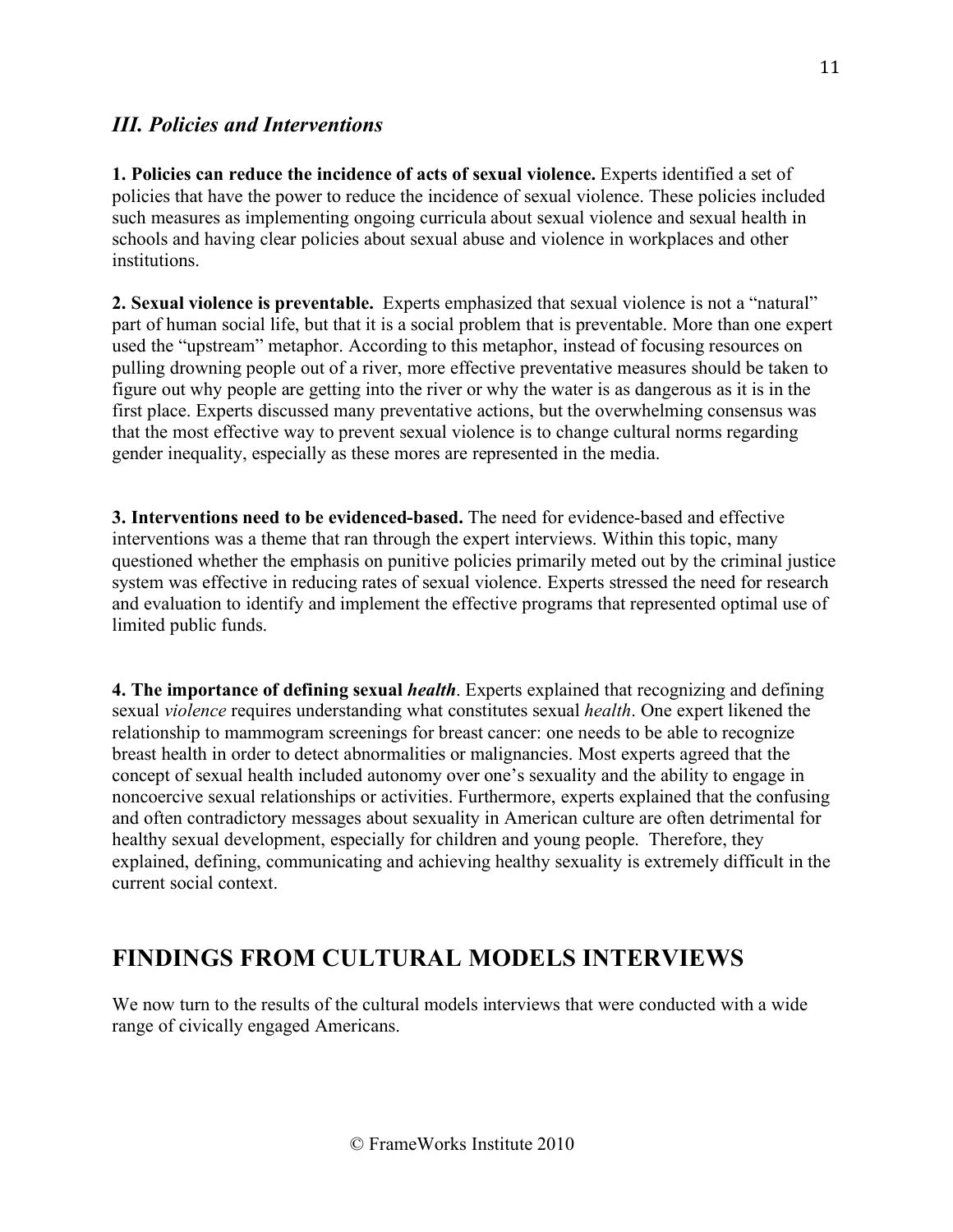### *I. Dominant Cultural Models*

Our research has shown that Americans use a core set of assumptions to think about and make sense of sexual violence. In the interviews, the informants used these models to reason about the definition of sexual violence, the actors involved in sexual violence and the reasons why such people commit or become victim to violence, where sexual violence occurs, and what can be done to address sexual violence. Together, these models constitute a larger, dominant cultural model of sexual violence.<sup>1x</sup>

The research showed that in practice, informants frequently co-recruited or drew on multiple models in a way that many times appeared contradictory or illogical. However, it is critical to keep in mind that the emergence of seemingly contradictory models applied to understand an issue is by no means exceptional. The messiness and contradictory nature of the modelrecruitment process demonstrate a basic feature of how people make sense of information by applying existing categories and discrete mental structures to process incoming information (see appendix for more detailed discussion of features of cultural models and cognition). While thinking about sexual violence in one way may recruit a specific way of understanding, a momentary shift in the informational context might result in the application of a second, logically contradictory, assumption in making sense of the issue. The cognitively opportunistic application of one or the other in a set of conflicting models is key to understanding the widely varying views and opinions that Americans have about sexual violence and to designing strategic communications.

#### **What is sexual violence?**

Informants conceptualized "sexual violence" in terms of two required and related characteristics: (1) it is nonconsensual, unwanted, and forced; and (2) it results in some kind of "harm." However, within these implicit definitional criteria, categorizing the "kind" of harm and making specific distinctions between "sexual violence" and other kinds of nonconsensual sexual offenses was complicated. Thinking about these distinctions frequently revealed contradictory assumptions and views. Below we discuss the two assumptions—sexual violence is nonconsensual and sexual violence causes harm—that, in concert, were used by informants to define sexual violence. We also examine the way that reasoning about a definition of sexual violence brought conflicting implicit assumptions into relief.

#### *A. Sexual violence is nonconsensual*

When engaged in the definitional task of reasoning about "what is sexual violence," all the informants in the sample made use of a fundamental assumption about consent. In explaining what defines an act as sexual violence, informants assumed that it is fundamentally the lack of consent that determines the classification of an act as being an instance of "sexual violence."

*Interviewer: Unwanted exposure to pornography?*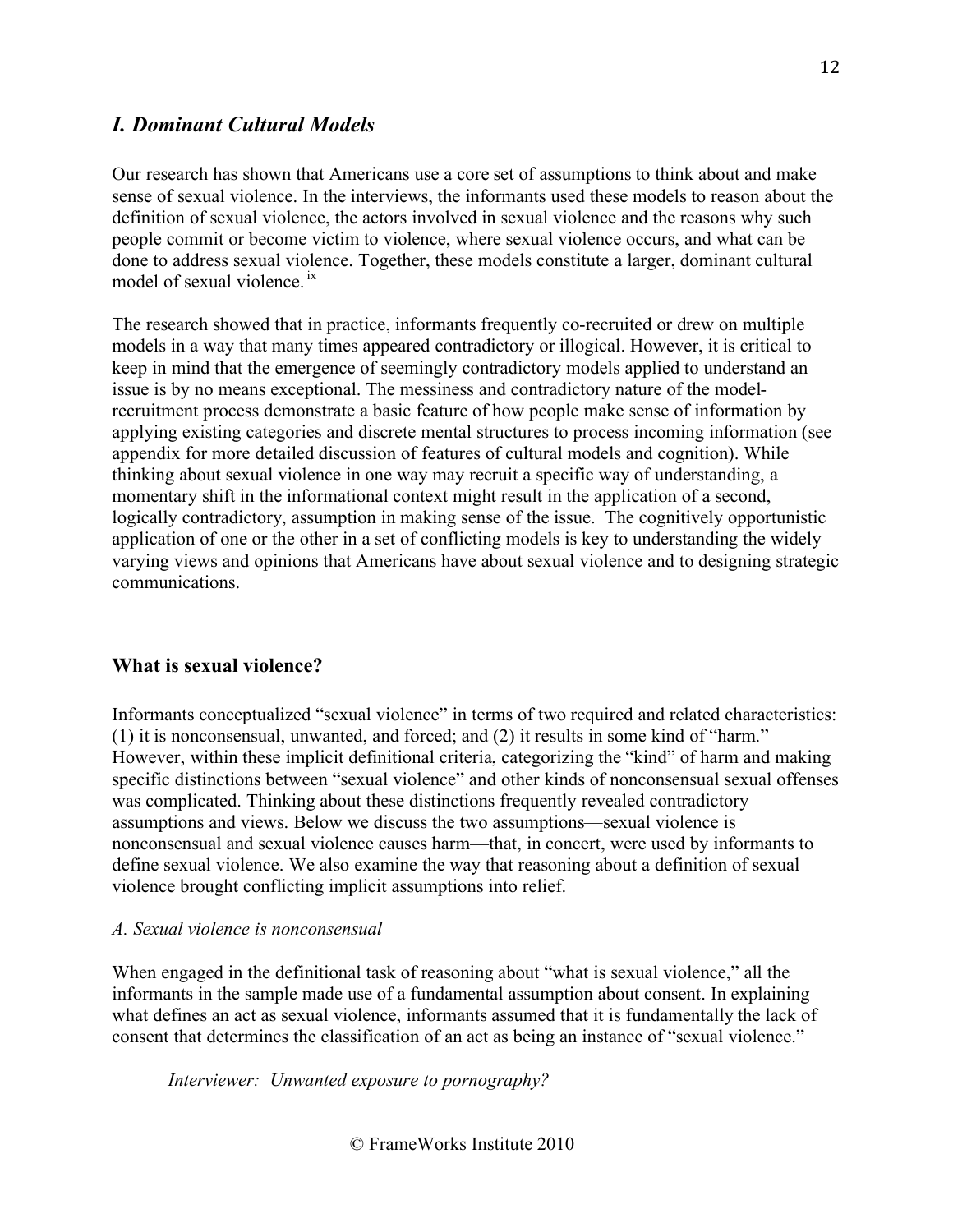"Yes; it's unwanted and they're being exposed. Those two words will definitely fall under violence, for sure, as well as sexual violence, because it wasn't wanted and they're being exposed to something that they did not agree to."

Further evidence of the definitional role of this assumption was apparent in the way that informants disqualified certain instances as examples of sexual violence. In this way, informants reasoned that, if someone consents, an act is, "by definition," not "sexual violence." The following quote shows how informant discourse about what *was not sexual violence* helped reveal the fundamental features of what *is sexual violence*.

"It has to be consent all the way across the board. If someone consents to it, then it's not sexual violence"

Furthermore, several informants argued that the ordinary sexual experiences of a prostitute are usually not viewed as "sexual violence" because prostitutes enter into essentially contractual relationships.

As further evidence of the foundational nature of the concept of "consent" in understanding sexual violence, informants very frequently employed force-related words—such as "invasion" and "violate"—in describing why an act was defined as sexual violence.

"Anytime a person has something done to them against their will, it's a crime. It's a violation and a crime. . . . It's a tremendous violation; it's a crime, a terrible crime."

In a similar vein, informants repeatedly asserted that those who commit sexual crimes refuse to acknowledge that "No means No."

"If the woman says no, no means no. . . . You hear guys say, 'Well, no really means yes.' No. No means no. Okay? That's the end of that. No means no."

While consent was used as a primary definitional construct, in cases where the presence or lack of consent were not clearly discernable, attempts to define an act as sexual violence became more difficult for informants. This definitional murkiness is further evidence of the use of "consent" as a fundamental cognitive signpost in how Americans conceive of sexual violence when cues as to consent are absent, individuals have a much harder time and exhibit less patterned views about what is and what is not sexual violence as compared to cases where information about consent is available.

### *B. Conflicting understandings of harm*

In the absence of information on consent, or when thinking about acts in which the presence or absence of consent was more difficult to establish (for example, inappropriate comments), informant classification of acts as sexual violence was not as clear cut. There were several different assumptions that were made in determining whether or not an act constituted as "harmful" and therefore whether or not it could be considered sexual violence. Below we discuss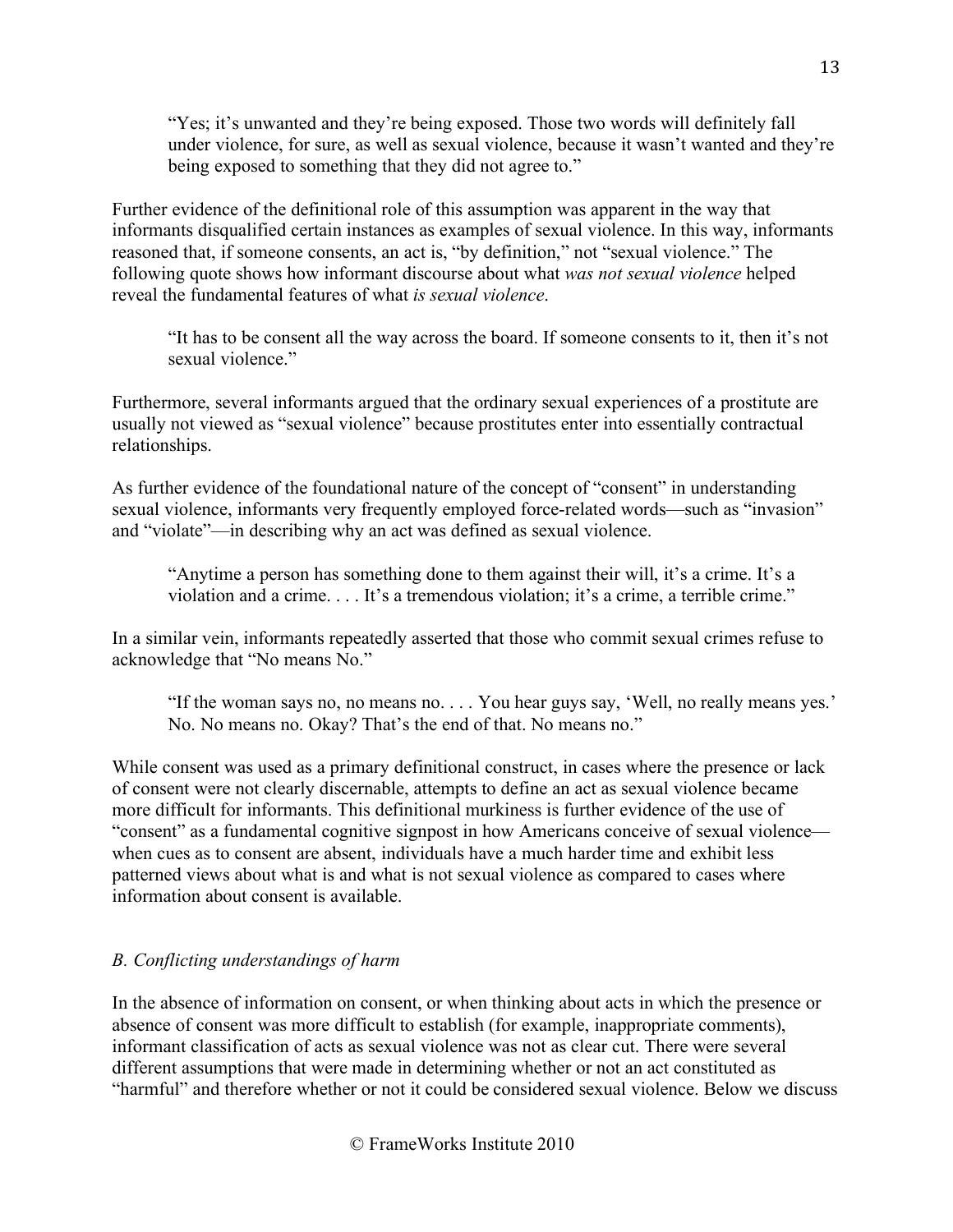the assumptions that were used in determining whether or not an act was harmful and therefore whether or not it could be thought of as sexual violence.

In some contexts, informants drew on the assumption that acts of sexual violence must entail a physical element that causes harm.

> "I think associating the physical stuff with the emotional and mental stuff makes it more in the category of sexual violence when you put all three components together. That's why I would differentiate sexual harassment. There could be harm [with sexual harassment]. It could take its toll on a female or male, or whatever the situation is—but I don't think I'd put it under that sexual violence term."

> "No, I don't think [sexual violence] could be just mental, but now what you just said, "sexual harassment"—but that's just harassment and not sexual violence. Yeah, I would say it has to be physical to make it violence."

When employing this assumption about sexual violence, informants also reasoned that a threat or attempted act is not enough to qualify as "sexual violence."

> *Interviewer: And what about "attempted nonconsensual sex acts"; so an "attempted rape"; is that a form of sexual violence?* "No. Because it isn't the actual act yet."

> "It doesn't have to be a physical act that caused the harm. It could be the intention of it that causes the harm."

As the above quotes demonstrate, at certain points of the interview, several respondents argued that physical acts constitute what is harmful and were a key component in defining what constitutes sexual violence. The assumption that sexual violence must entail physical harm in order to be classified as violence was dominant and was most frequently employed by the informants.

However, there was another, conflicting, assumption that informants employed in classifying something as harmful and that therefore could be defined as sexual violence. In some instances, informants reasoned that negative emotional and psychological consequences constituted harm and belong in the category of "violence."

> "Isn't that violence on some level, that you're actually causing emotional harm, physical, mental, spiritual, emotional harm?. . . It would have the same effect on you as something that was physically done to you." *Interviewer: And have a long-lasting effect.* "Longer maybe."

"'Emotionally' . . . is a different form of hurt."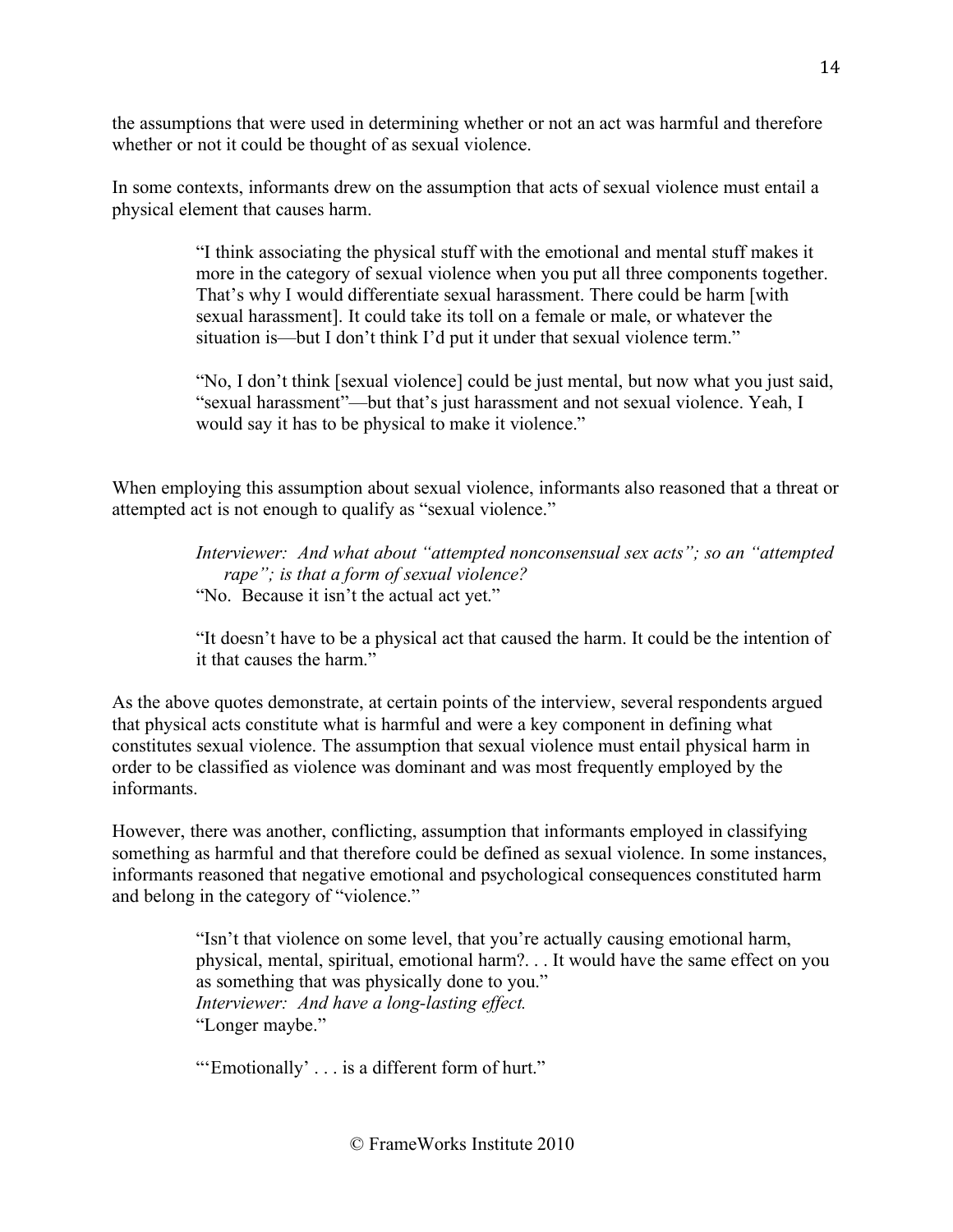"It's not always a beat-you-up, tie-you-up kind of stuff."

"You are taking something from them and their respect, their pride, everything. You know? And that could hurt more than a knife."

Many informants displayed an internal contradiction by switching during their interviews from one model to the other—sometimes defining harm and sexual violence based on issues of physicality and other times using the more expansive assumption that harm entails emotional and psychological dimensions.

## **Who is involved?**

Unlike the conflicting models employed to define sexual violence, informants were very consistent in their understanding of who is involved in sexual violence and why they commit or "fall victim" to these acts. In fact, two larger or meta-models were at base of most of their reasoning about actors and their motivations in regards to sexual violence: the "family bubble" and the mentalist model. The combination of these two models provided very consistent reasoning about the people involved in acts of sexual violence: parents raise "good" or "bad" or "vulnerable" or "strong" children. The instillation of certain kinds of motivations for action later determines what type of people they will become. In the next sections, we show how these models were used to reason about several aspects of who is involved in sexual violence.

#### *A. Perpetrators of sexual violence are male*

Informants overwhelmingly employed the tacit taken-for-granted assumption that perpetrators of sexual violence are male. This assumption was clearly evident in the ways that they answered open-ended and supplied examples of scenarios. In all of these informant-generated examples, the perpetrator was male. Below are several examples where this tacit assumption is visible.

> "If the larger majority of sexual predators are men, and in many cases that really is the case . . ."

*"*What I'm thinking about sexual violence often the first thing that comes to my mind is a woman, being beat up by a man, you know? The victim is always—usually—it's a woman."

When asked explicitly if women can be perpetrators of sexual violence, informants acknowledged that this is possible, but unlikely. These responses were further illustration of the power and implicit understanding that sexual violence perpetrator = male. These quotes demonstrate that informants reasoned that perpetrators are male because of their physical strength. It is important to note that these ideas are not tied to any notions of *social* inequalities between men and women.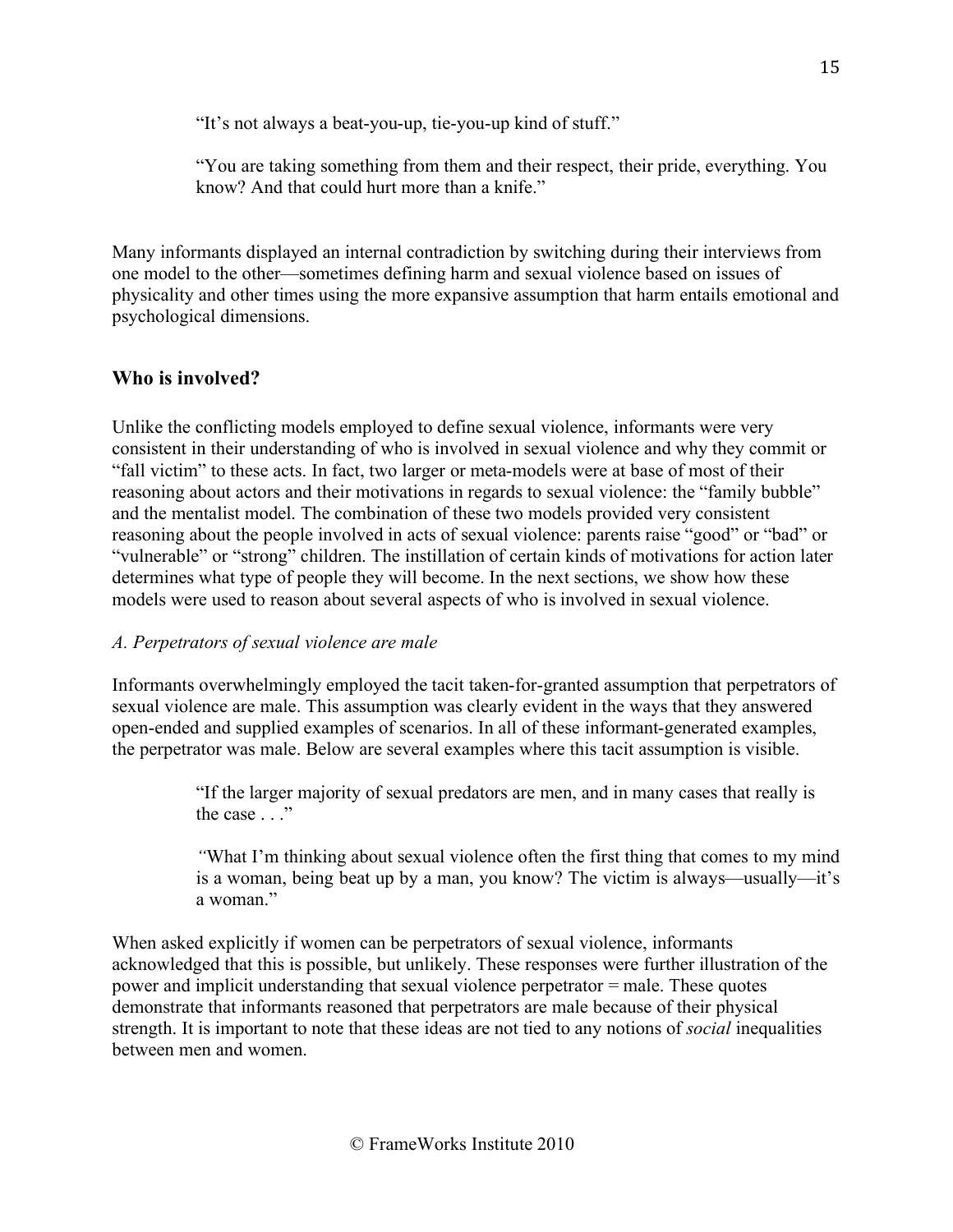#### *B. Perpetrators as predators*

In addition to being male, informants overwhelmingly employed ideas about predators in thinking about the people who commit sexual crimes. Informants consistently described these individuals as "predators" who "stalk" and "attack" the "vulnerable" or "defenseless" in our communities—language that clearly displays the assumption that those who commit acts of sexual violence are predators, preying on victims. In addition, potential victims were described as targets or "prey" who must struggle to "protect" themselves.

> "Predators are like jungle animals. . . . Predators go after those that they believe are the most vulnerable."

This metaphor was pervasively operative in the ways informants talked about those who commit sexual crimes and those who are their targets.

### *C. Sexual predators are made, not born*

Informants overwhelmingly expressed the idea that being a sexual predator is not normal human behavior. They regarded sexual predators as individuals who had acquired mental "sickness."

"They're mentally disturbed violent people. . . . They're sick people."

Despite the use of the label "sick," the informants did not conceptualize committing sexual violence as a health issue. Rather, "sickness" and mental disturbances were employed to classify perpetrators as completely outside of the norms of appropriate human behavior. "Sickness" was not defined in opposition to a state of health, but rather as opposing moral behavior. That is, sexual violence was primarily conceptualized as a morality rather than a health issue.

More important than the assertion that predators are abnormal were the responses as to why perpetrators were sick or how their "wiring" had "gone bad." Informant explanations revealed an assumption that difficult life experiences, rather than innate, inborn qualities were the primary factors that explained why someone committed an act of sexual violence. The following quotes illustrate this assumption used to reason about why sexual predators do the things they do.

> "These predators or attackers or whatever you want to call them might have experienced [sexual violence] when they were young so they grew up thinking it's right and thinking that that's okay and do it. Others may be mentally ill."

"It's either genetic or maybe it's a learned performance based on your upbringing, where you were taken advantage of and you think it's the right way to go or you were taken advantage of and you don't give a damn. . . . You know, they always say that an abused child becomes an abuser. . . . I think you're clay when you're born. You get molded."

"You mold a baby. . . . I don't think it's something they're born with."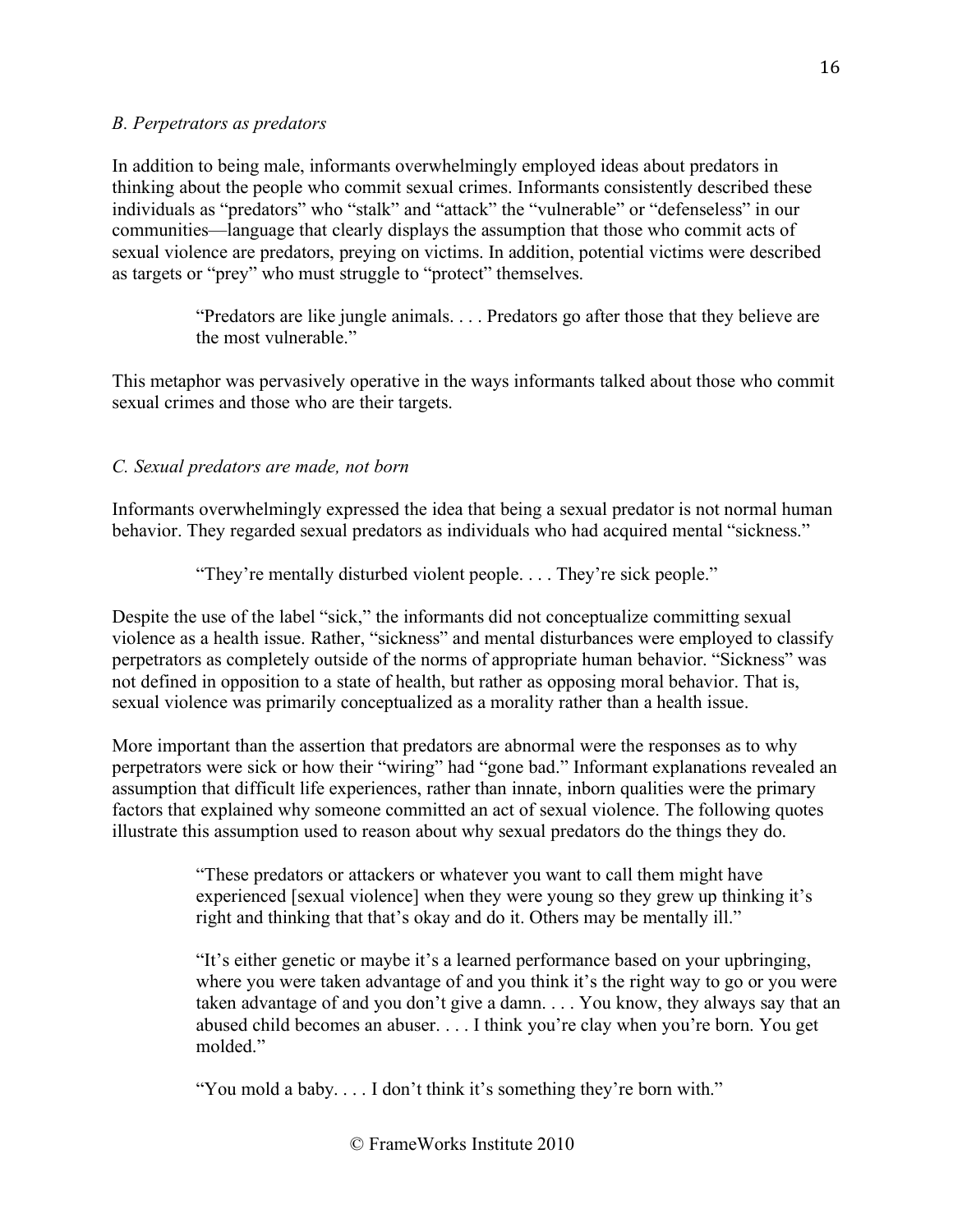Informants focused discussions on why perpetrators commit acts of violence on "upbringing," and disregarded any notion of genetics in creating the internal motivations necessary for a person to commit acts of sexual violence.

"It's just the way they were raised and exposed to, and it wasn't a good upbringing."

"It's how you raised, how you growing up; it's also education, you know? It's not genetic. It's not biological. It's a part of how you growing up. It's your environment; it's how you were raised by your parents. It's a combination of things that can help you along the way."

"It stems from childhood, I think. You know, the wrong upbringing, the bad upbringing. The parents abused them, physically, emotionally, mentally, verbally; they were neglected. That stays with them, it traumatized them, it takes away their innocence, it rapes their innocence. They will become perpetrators themselves, unless they get some serious psychological psychiatric help. It trickles; it's a domino effect. . . . They're self-loathing, they're unhappy, they're all insecure, they're resentful, they're hurt, they're angry, they're full of rage . . . coming from childhood."

On the other hand, good upbringing has the opposite effect.

*Interviewer: Are there people who are less likely to commit these acts*? "Just raised right in a good home, and a good upbringing; really wasn't that exposed to that, and they grew up knowing that that was wrong. They would never do that because that's not what they were taught or showed or exposed to growing up as a child."

In the end, informant explanations revealed the assumption that upbringing, defined here primarily as the degree of caring possessed by parents, is what "really matters." In this way, informants overwhelmingly assumed that predators come from good or bad neighborhoods, but the quality of the parenting was what was most critical in determining who would become predators—in short, that good and bad upbringings have no connection to contextual factors.

> "It still comes back to your upbringing. Just because you're living in a gated community, your father still have beat up your mother when you was a child."

"You don't have to have a lot of money to be a great parent and help train their kids in the right way."

"I think if you don't have the nurturing, you have nothing."

*Interviewer: How do you think someone becomes the one who commits these acts?* "It happened to them. And there's no other way they've seen growing up."

17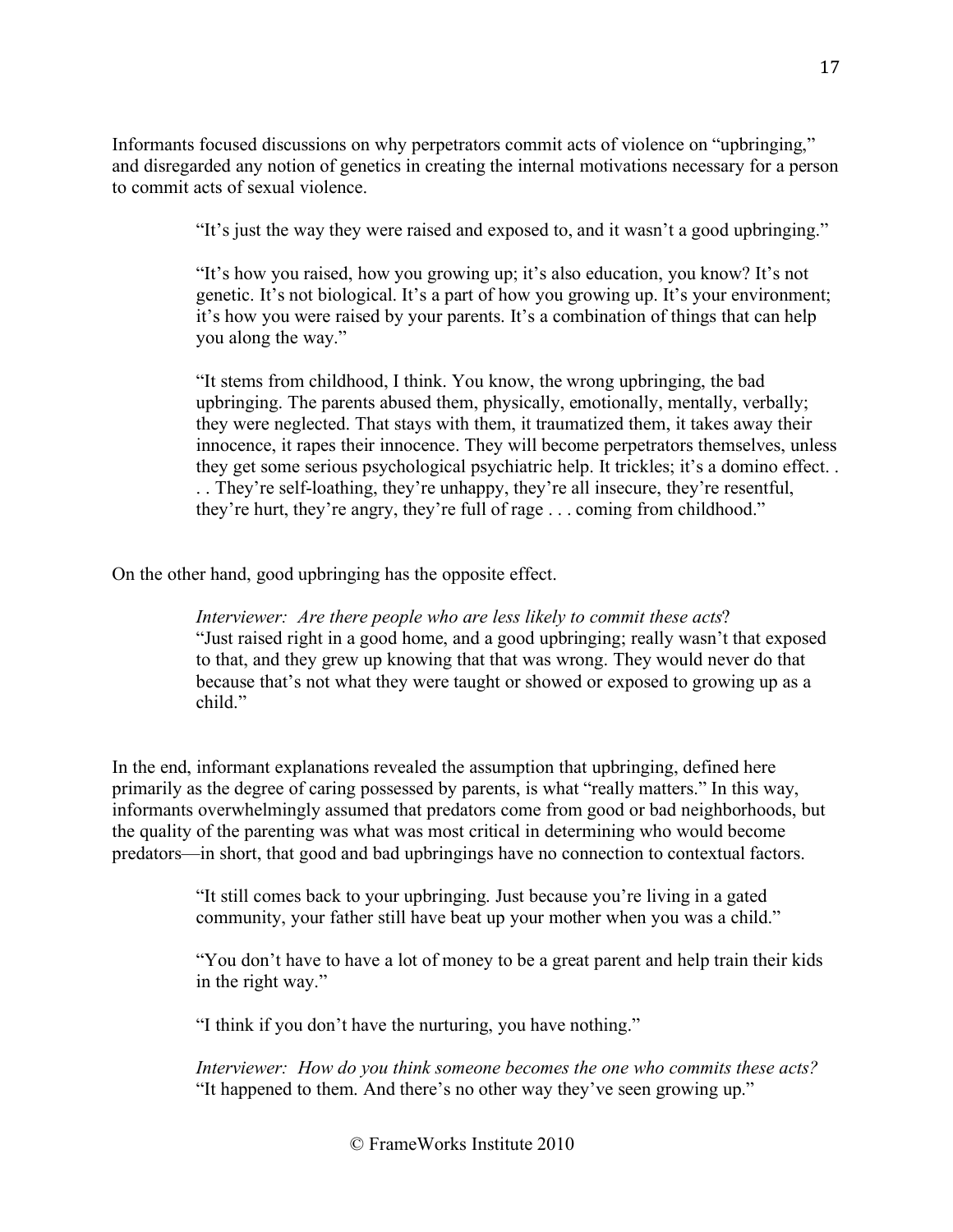"They  $\dots$  end up trying to repeat the pattern because it's all they can remember.  $\dots$ It's just what you're used to."

*Interviewer: What do you think can be done to prevent sexual violence?* "Well, for one, parents need to just treat their children with utter respect, and love, and love them unconditionally, and not abuse them in any way. If it starts with the parents, then we don't get screwed-up adults."

Finally, the informants classified perpetrators as predators regardless of the relationship to the victim. All respondents recognize two broad classes of predator: people known to the victim and people unknown to the victim. Either way they are predators, whether they are lurking in shadows or are camouflaged, like wolves in sheep's clothing. Therefore, the relationship to the victim does not alter informants' understanding of who perpetrators are and why they commit these acts.

#### *D. Victims are victims because they are vulnerable*

Informants assumed that the primary characteristic of a victim of sexual violence is "vulnerability."

> "It's the vulnerability that attackers see in their victims. . . . We act vulnerable and people that are much stronger than us will take advantage of that."

"They're just not aware of their surroundings, and someone's preying on them, and taking advantage of them at their weakest moment."

Analysis of informant discussions of victims demonstrated the assumption that vulnerability is conferred mostly by gender and age: most targets of sexual violence are women and children.

> "It could be anybody. It could be a man, woman, or a child. It could be an older person, an elderly. [But], for the most part, it's women. I'm sure I've heard of men getting raped, but physically, the way we're designed, men are always stronger. It's not like you hear men getting gang raped by a gang of women, but you've heard of women getting gang raped by men. So, for the most part, it is women."

As further evidence of this assumption of vulnerability, the word "innocent" was often used to describe these targets, both in the sense of "not guilty of anything" and also "being untouched by the world." As one informant noted, "being violated in such a violent way is like being robbed of innocence"

> "These are average, innocent people, who are preyed on, and I can't know how to categorize them; they run the gamut. Could be a young child, could be a young woman, could even be an older woman, and possibly they're defenseless. They don't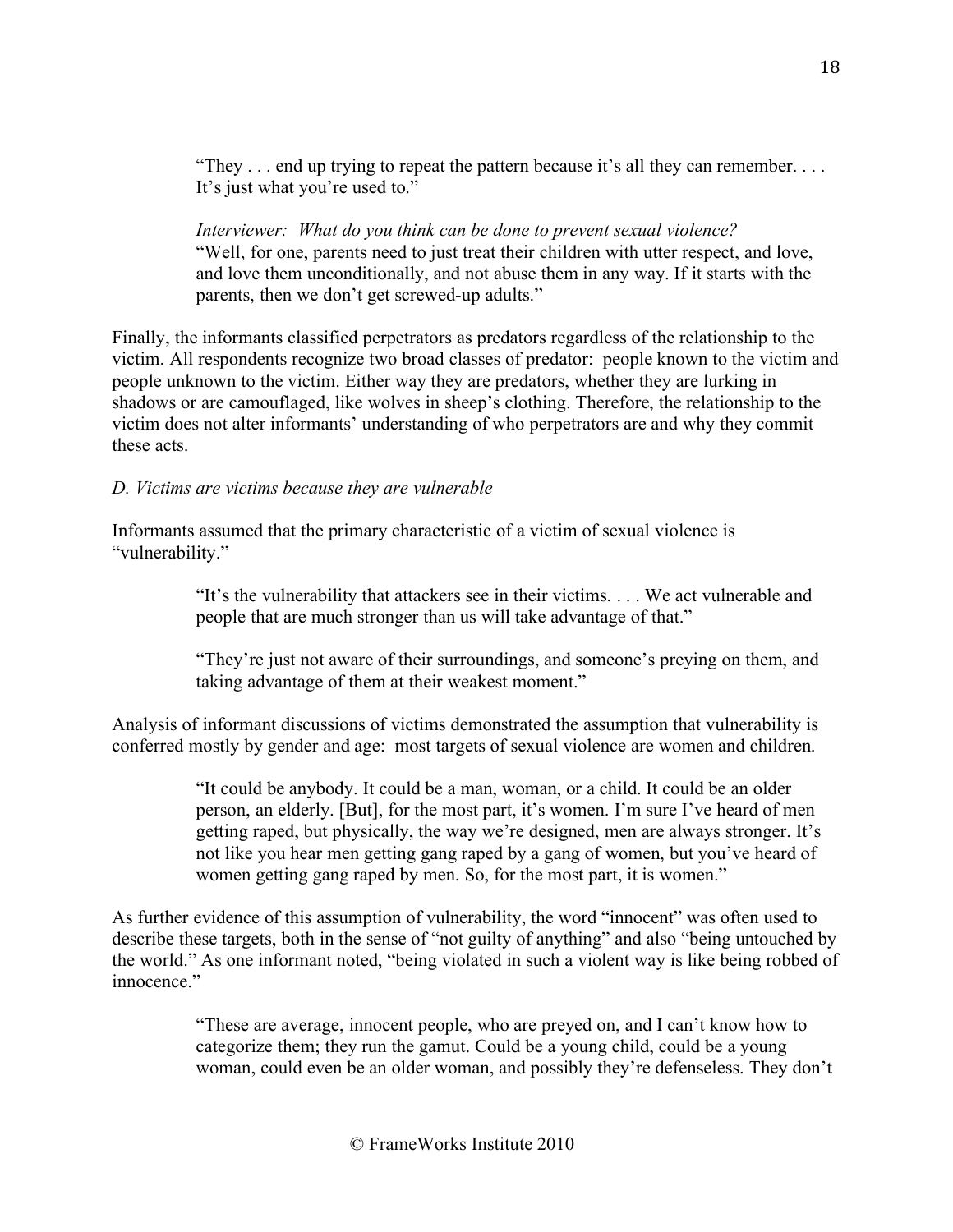have the strength of a man, in many cases, to fight back. So they become targeted as a victim. That's what they all have in common."

#### *E. Victims are not to blame…or are they?*

Analysis of interview data revealed a dominant discourse—a highly standardized pattern of talk—in which informants espoused the opinion that victims are "never responsible."

> "I would never, ever blame the victim for the violence. . . . The victim is never the one responsible. The victim may have allowed the circumstance to exist because they haven't been paying attention to what they should be paying attention to, but it's never their fault."

> "Some of them unintentionally because of the way that they dress, the way they look, or the way that they act. Just because you look like a floozy doesn't mean that you are, but they send mixed messages and men or women take it the wrong way and it ends up horrible."

While informants resoundingly voiced this opinion, analysis revealed the presence of a deeper assumption about responsibility and blame was in play here—despite the presence of the "victims are never to blame" pattern of talk. In places where they were less directly asked about responsibility, informants fell back on an assumption that people hold responsibility to ensure their own safety. In short, the assumption was that people are responsible for being aware of their surroundings and taking necessary steps to protect themselves.

> "I wish [my daughter would] make the right decision. Just instill good values in her and hopefully she can—good values can prepare her to better judgment. . . . Be aware of your surroundings, and know your friends."

"Just always thinking before doing anything is how I could protect myself. Always thinking ahead of what could happen if I do that, or just thinking twice about his or her actions. Just knowing that it's not safe to be in an environment where you're at risk of danger. You know—going out to a club and meeting by yourself, things like that."

"You have to be able to see it coming to survive it."

"I always told my girls, my daughters . . ., 'Look, you're not bulletproof, okay? Keep your eyes open. Keep your ears open. Always be prepared to anything. Know what's around you. Know what's behind you. Always.' I always told them that. Just be aware of your surroundings."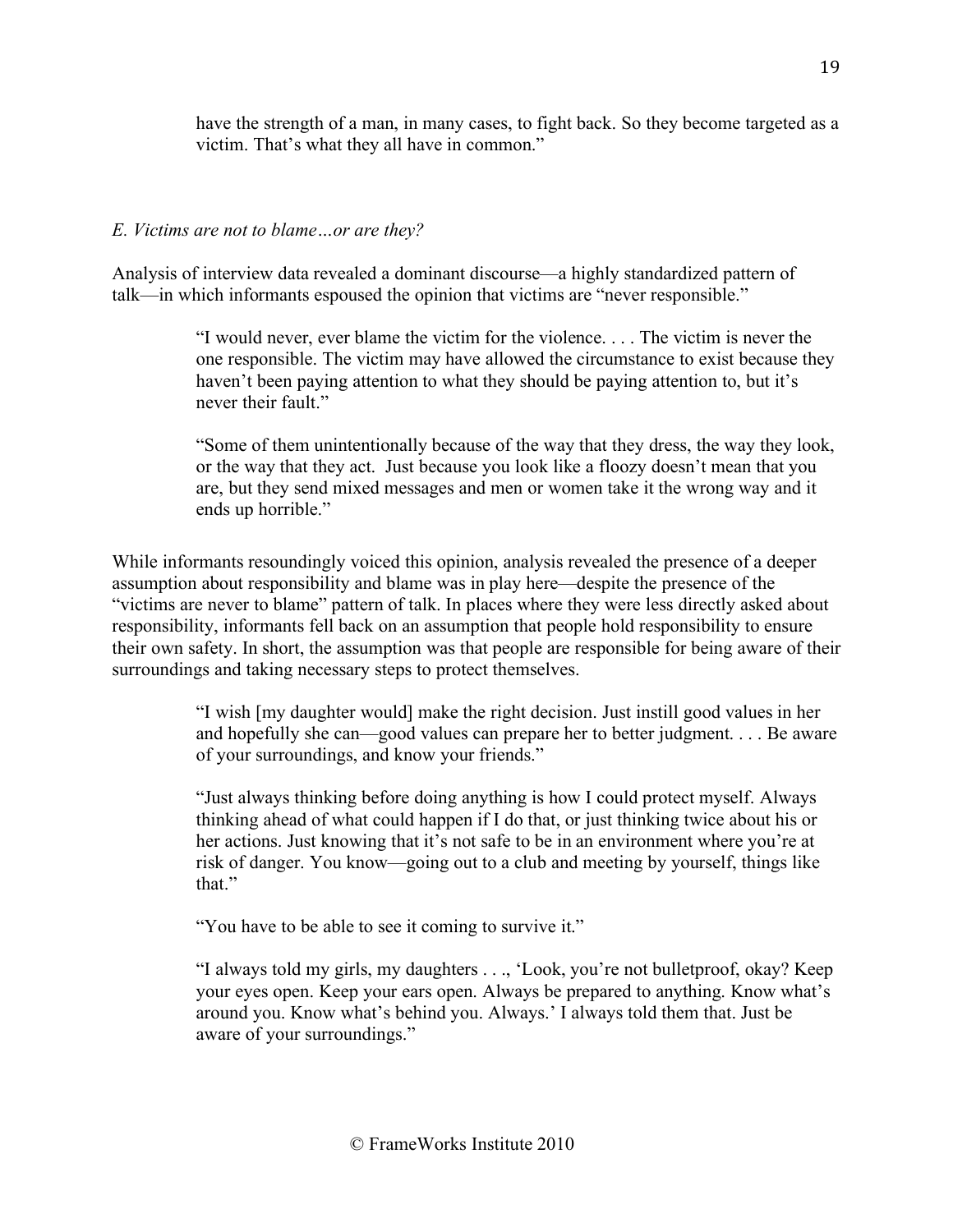Informant explanations that behavioral characteristics make an individual more likely to be target for a sexual predator was further evidence of the persistence of an underlying assumption of individual responsibility, despite the surface "victims are not to blame" discourse. Informants focused on how when victims dress "provocatively" or go into dangerous places such as bars or bad neighborhoods they draw the attention of a "roaming," opportunistic predator. These behaviors make those that make these "bad decisions" particularly good "targets of opportunity."

"It would be like a smorgasbord or something for [predators]."

Informants talked about girls and women needing to "think about" and "choose" the kinds of clothes they wear, the places they go to, behaviors such as walking alone, and the company they keep. Several informants talked explicitly about how women should be able to live their lives as they choose. However, they continued by asserting that the world is the kind of place where unfortunately this is not possible. In the world as it is, it is very unwise to attract the attention of a sexual predator by associating with the kind of people who think that violence is normal, or by going into "dangerous territories" "where you're going to fall victim" to a predator in his "hunting grounds," or, especially, by dressing in an attention-getting fashion.

> "It's called freedom of choice. That's this wonderful country; it allows us freedom of choice. She has the freedom to dress any way she wants without being worried about that the way I dress is going to cause me some kind of harm. I don't think anybody should have to worry about that. Now unfortunately, that's not the real world; that's the problem, okay? That's fantasyland, okay? The real world says that if you dress like that somebody is going to think exactly what your conversation led to. Somebody is going to think the wrong things. And that's not good."

#### **Where it occurs**

When posed with the task of explaining where sexual violence typically occurs, informants again relied on conflicting assumptions. Sexual violence could at once be a completely random occurrence but then was also perceived to happen more often in poor, urban neighborhoods. These conflicting assumptions were based on notions of the poor upbringing of predators and the assumption that poor upbringings happen most often—although not exclusively—in "bad" neighborhoods. But assumptions about the lack of pattern to incidences of sexual violence were structured by the predation model, in which men strike whenever they can.

#### *A. Poor, urban environments at night*

Informants overwhelmingly made tacit assumptions that sexual violence occurs in poor urban neighborhoods.

> "I think education and poverty and health care are the first three [most important social issues]. . . . When those things are not effectively run in, then you run into situations to where you're producing more of the predators."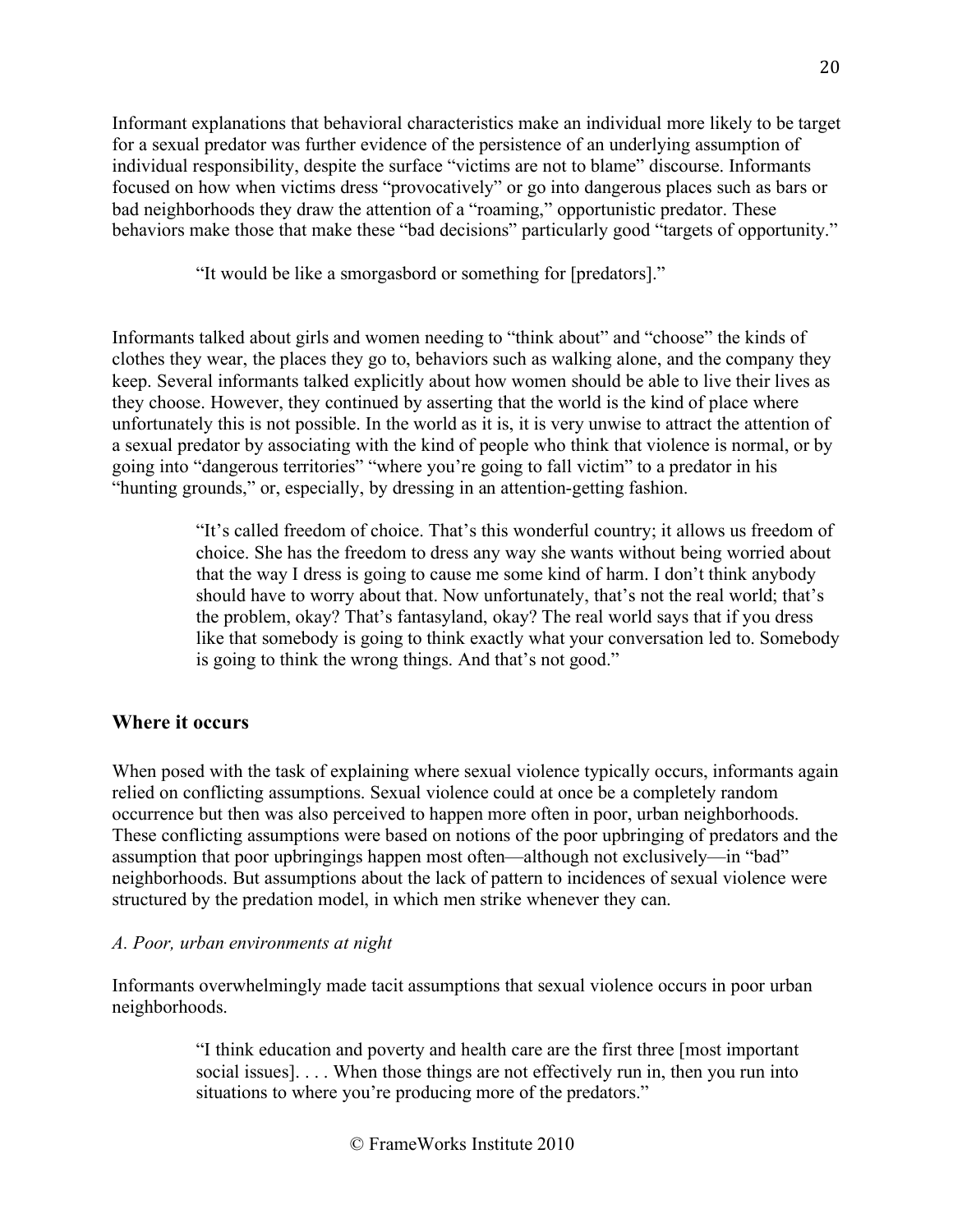"This is just life; this is the way it is that makes it so. I would say [that people are more or less vulnerable to sexual violence according to] economics, environment, and education."

When asked to explain why they assumed that these locations were the primary sites of sexual violence, informants reasoned that these are locations where people have low income and little education. But acts of sexual violence were not directly linked to the lack of resources in communities, but instead connected to ideas about the "poor upbringing" among those who commit sexual violence.

> "If you grow up poor, you don't have the same chance of going to school, the same chance of going to college. Mom and Dad is working, and you usually stay home alone. And where you live you're probably going to follow your friends' footsteps, doing bad things."

*Interviewer: So education seems to be key here?* "Oh, absolutely."

"I think family is important. It's important to have family and people close to you that are there for you growing up. So, if they come from not having much family or kind of being on their own, they might not have that sense of…and they might just be kind of misguided through growing up…not really have much guidance and not really understand and just kind of take it into…kind of figure things out for themselves and you never know. If they're a highly sexual person, that could cause them to act out. Even if they're not."

Informants also assumed that sexual violence is more likely to occur in places that are either very isolated or very crowded as long as perpetrators can find and violate their victims away from other people, and night is more dangerous than day.

"In many cases it's a perfect stranger grabbed off the street."

"It can be the teller at your bank. It can be anybody you come into…it can be a complete stranger. It could be someone you just see when you make a deposit at the bank. You know? She catches your eye and you want that and maybe that adds up in your head and you decide to commit this act."

#### *B. Anybody, anywhere, anytime*

In addition the very specific assumptions informants employed in thinking about the location of sexual violence, analysis of interview data also revealed a more general assumption that sexual violence can occur *at any place and at any time.* 

> "It could be anybody. It could. I wouldn't say there's a certain group of people who could be sexually violent. It could be anybody."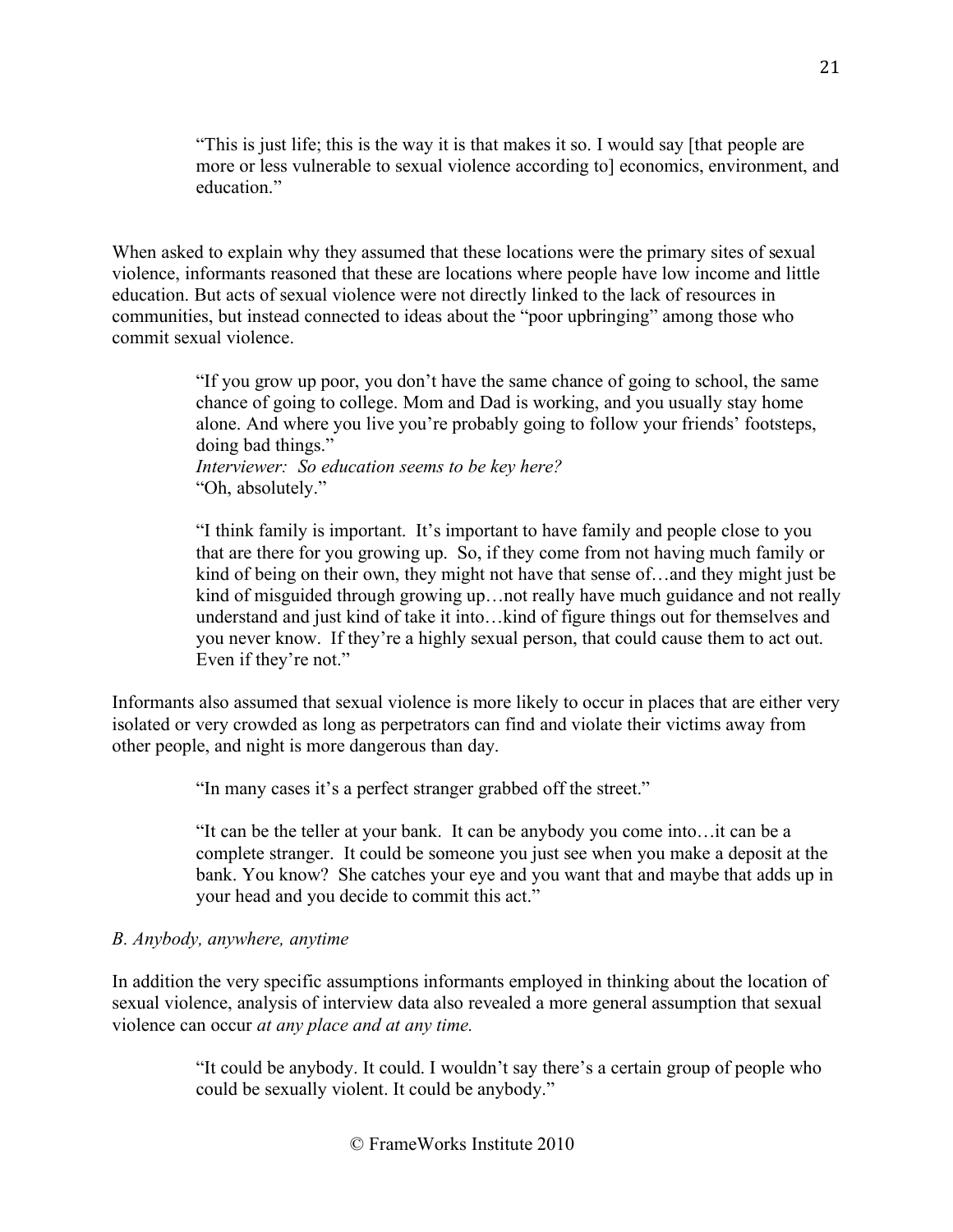"That could happen anywhere. That can happen in school, that can happen in factories, or worker's offices; it could happen at home, so you got all those places it could happen. The 'violence,' now that's home, mostly, I think, than it is outside, but it does happen on the outside a lot."

This is another example of a question—where sexual violence occurs—that informant employed two, in this case, conflicting assumptions to answer. Again, oscillations between the very specific urban spaces and the more expansive anyplace, anytime assumptions were frequently employed by the same informant in different places throughout their interview. This supports the theory of cultural models by illustrating the discrete packaged nature of individual assumptions and how the process of cognition is one of associations and application of discrete parcels of meaning rather than one of based on achieving coherence and rationality.

#### **What can be done?**

#### *A. Intervention through physical separation*

Analysis of interview data suggested that informants assumed that manipulating jail sentences is the primary solution to issues of sexual violence. Informants reasoned that the best that society can do is to restrain predators so that they are physically unable to perpetrate. Prison time was devoid of any understanding of rehabilitation and instead was assumed to function as a "cage," keeping dangerous offenders separated from the community. This assumption functioned on the understanding that the "only way that really works" is to physically keep predators from accessing their prey.

"They're off the streets; they're in jail; they can't harm anyone."

"So they can be confined—at least confined, separated, restrained, from committing these acts at least again, at least separated from society."

In addition, another frequently cited solution to prevent repeated offenses was castration. This solution was based on a similar assumption about physically preventing repeat offenses—in this case through surgical rather than spatial means.

"They should get a stiff jail sentence, and possible castration."

"The only way to put him back out on the street is to castrate him. . . . You can't put him back on the street just to be a menace again. You can't do that."

#### *B. Prevention through deterrence*

Incarceration also represented the only way through which informants were able to think about preventing acts of sexual violence. According to this assumption, if jail sentences were made "tough enough," they would deter would-be predators from committing acts of sexual violence.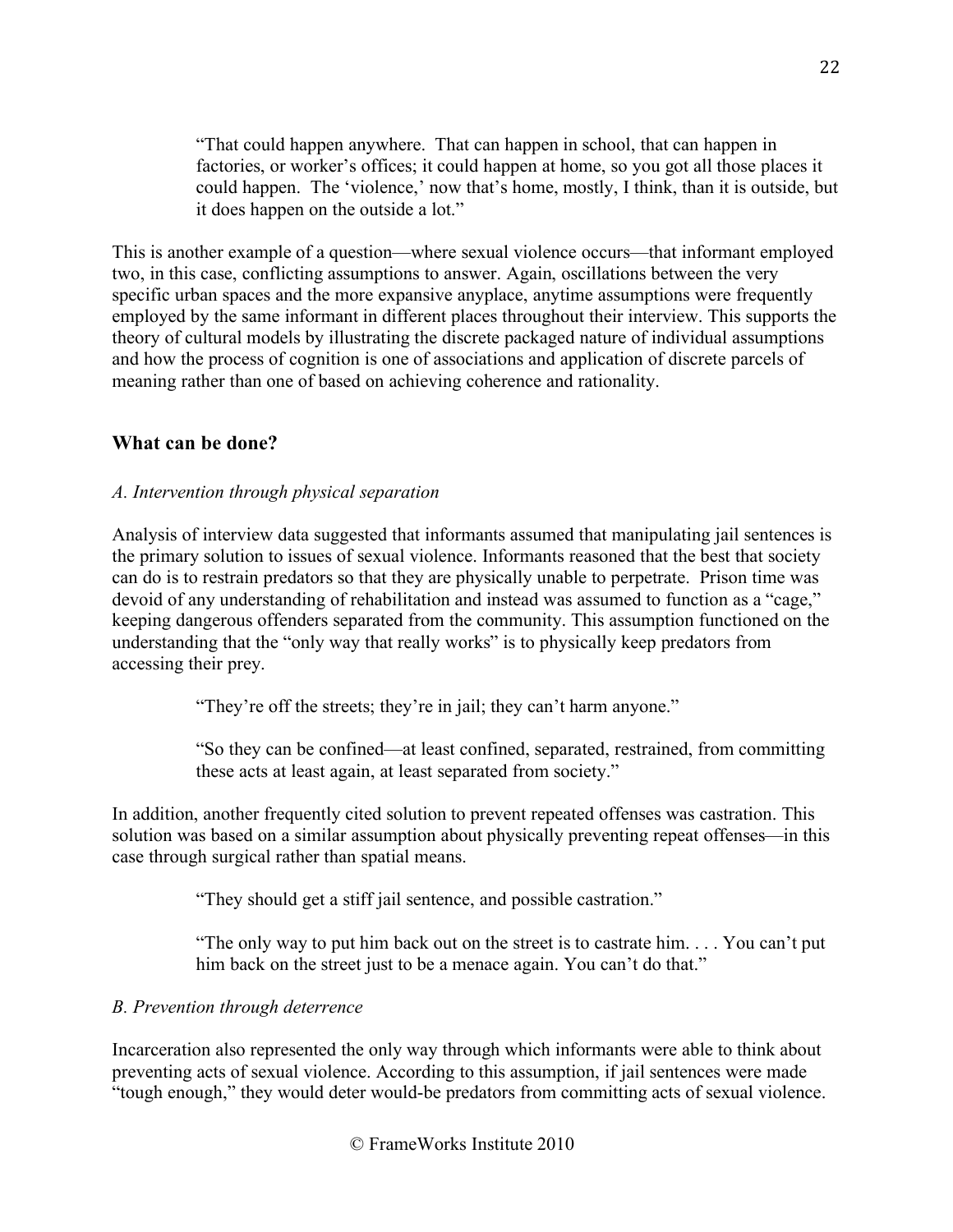"If we stiffen the penalty, I think people would think twice about it."

"There's no one answer other than if you're going to incarcerate them or get them in some kind of treatment facility for the rest of their lives, or some kind of lock down. If they're out there on their own, they're going to. I've seen and heard stories about it."

### *C. Once a predator, always a predator*

Informants also approached the issue of intervention by applying the assumption that once a person perpetrates an act of sexual violence they will surely commit another act at some point in the future. In this way, informants overwhelmingly explained that those who commit sexually violent offenses cannot be rehabilitated. This was a deep-seated, powerful and pervasive assumption in the interviews.

"I believe that these people that are predators set patterns."

"I really don't think that it's something that they can fix. I don't think so. I don't think so. In my opinion, I don't think so."

"How could you fix a mind up? There is no fixing the mind. There is no cure for it."

"I don't think they can be rehabilitated."

"Once you cross that line, you got a taste of it, and there's no way, I don't think, to be rehabilitated."

Again, these models reflect the idea that once these behaviors are learned, sexual predators are beyond any kind of help or intervention. Therefore, extreme exclusion from society—whether it is a result of jail time or removal of sexual organs—is the only logical way in which to stop sexual violence

# *II. Implications of the Dominant Models Used to Reason About Sexual Violence*

**1. Strong influence of the family bubble.** Previous FrameWorks research has shown that when people reason about early child development, they tend to think about the nuclear family as the only context of importance. The family exists in a bubble, impervious to larger systemic issues. Parenting comes into play in two important forms in the public's model of sexual violence. First, parents and how they raise their children are held entirely responsible for creating "predators." Second, parents are seen as the only source to teach children how to protect themselves from danger or harm. The role of the family bubble in the public's models of why sexual violence occurs and how it can be addressed means that other contexts of importance—such as communities or mass media—and their impacts on the prevalence of sexual violence will not be easily understood. However, the family bubble does offer one important point that advocates can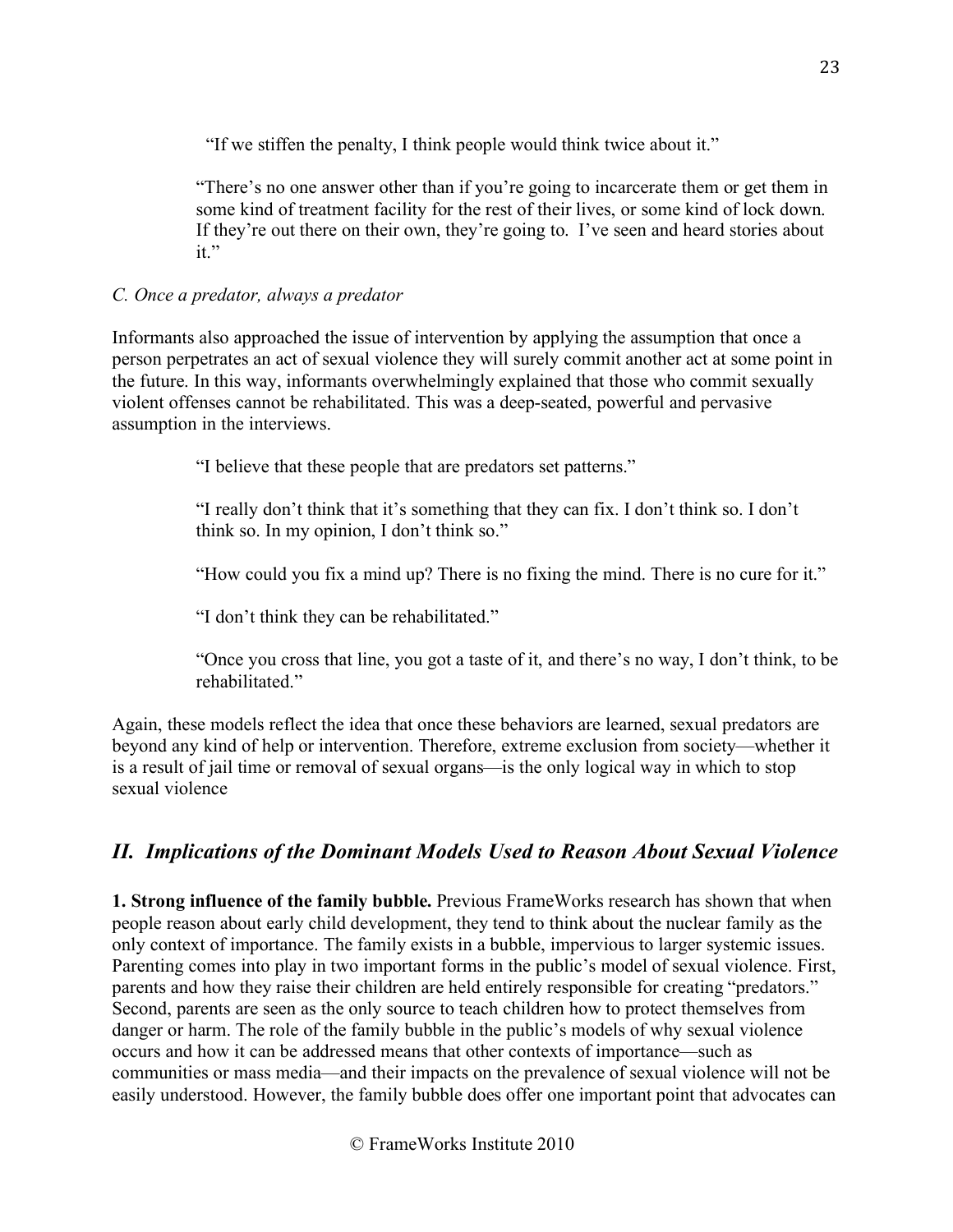begin to build on which is its emphasis on the importance of early childhood development. The public's model of development needs to be broadened to include other important contexts that shape outcomes.

**2. The predation model and the ineffectiveness of current communications strategies.** The presence of the predation model as the dominant assumption employed in thinking about those who perpetrate acts of sexual violence suggests that much of current communications practice on the issue of sexual violence misguidedly focuses on the relationship between victim and perpetrator. Our research shows that stating that most perpetrators are known to the victim, a communications strategy commonly cited by the experts we interviewed, will be largely ineffective in actually changing how the issue is understood by the public. Perpetrators were understood as predators, with all of the entailments of that metaphor, regardless of their relationship to the victim. This indicates that communications that narrowly aim to change people's perception of the most common relationship between victim and perpetrator will not impact how people understand the motivations, actions and potential programs that are aimed at perpetrators. In short, communicating to people that perpetrators are known to their victims does not automatically humanize perpetrators nor allow people to envision how interventions might be effective.

**3. The predation model individualizes the issue.** The predation model is completely rooted in individual characteristics of certain individuals. As exemplified in the research, predators are conceptualized as people outside of moral society who stalkand victimize vulnerable victims. This model is firmly entrenched and it will render messages that link cultural norms to the rates of and propensity to violence very difficult to think.

**4. Discourse-model dissonance over blame and responsibility suggests that patterns of thinking remain to be addressed.** The participants did not directly engage in blaming victims. Nevertheless, they still attributed responsibility to individuals to protect themselves from any kind of attack. This means that although victims are not directly held responsible, communications around sexual violence have not been able to dislodge the public's notion of causes of sexual violence from issues of individual responsibility.

**5. Undeveloped notion of prevention.** Interviews demonstrated that the public has a very anemic sense of prevention when it comes to the issue of sexual violence. In the public's mind, prevention can only occur through individual actions, such as parents teaching children to protect themselves, dress appropriately, or avoid dangerous situations. The only interventions that are imaginable occur after the act has taken place (through punishment and containment of the perpetrator). How to reduce the threat or prevent sexual violence from happening in the first place is very difficult to think. The communications implications of this missing piece are profound. Rather than communications that state that prevention *is possible*, this finding suggests that much more fundamental reframing work is required to give the public a concrete and working understanding of *how* prevention happens. This is a major challenge but one that must be overcome if public understanding on this issue and its solutions is to move forward.

**6. Punishment and rehabilitation are all Americans can see.** Related to the above point, the public's ideas about how to address sexual violence are narrowly constrained to punitive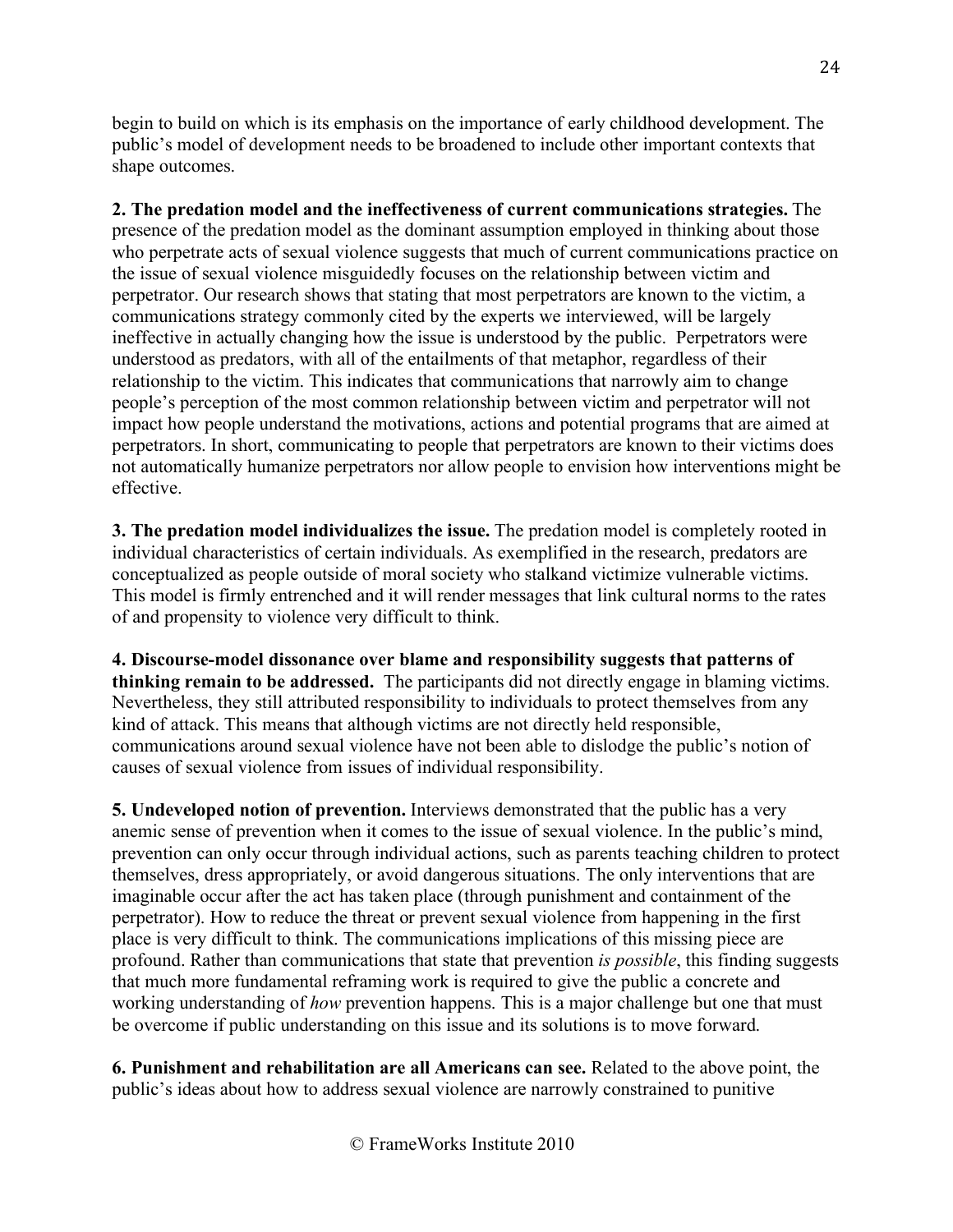measures. Assumptions shaped views that increased jail time, increased monitoring, and even castration were seen as the only "really" effective means of intervention. The presence and dominance of these assumptions blocks the ability of advocates to communicate about other forms of intervention and makes alternative preventative measures feel like less than effective or even misguided means of addressing the issue.

## *III. Recessive Models*

Several other shared and patterned assumptions emerge from the cultural models interviews and, although these models were not as frequently employed and were not used with the same degree of automaticity as the dominant models described above, they are nonetheless important. We call these "recessive" models as they can be thought of as ways that are *available* to the public to think about sexual violence, but patterns of reasoning that individuals don't *readily* or *automatically* apply in understanding the issue. Put another way, these recessive models require specific cuing to become active in the mind. We pursue these recessive models as promising avenues of thinking because they appear to help informants engage in more productive understandings of the target issue relative to many of the more dominant models described in the previous sections.

### *1. Communities play a role*

There was a patterned assumption about intervention across some informants in the sample that if people become "sexual predators" because of their life conditions, improving those conditions should decrease the number of sexual predators. A few informants recognized this implication and focused on education and communication as a method of improving the well-being of families and communities. This would in turn change social circumstances and the upbringings they shape.

> "Communicating is the best thing in the world . . . to try to make [sexual predators] stop. . . . This could stop it a little bit, or it might not stop it at all, but at least it's a little help. So children can grow up a little better, and in an environment that they like."

> "I believe communication and education are really the most important things, and maybe it would stop some of this violence. Because with education, [teenagers] are gonna have answers to their questions."

> "If you grow up poor, you don't have the same chance of going to school, the same chance of going to college. Mom and Dad is working, and you usually stay home alone. And where you live you're probably going to follow your friends' footsteps, doing bad things."

*Interviewer: So education seems to be key here?* "Oh, absolutely."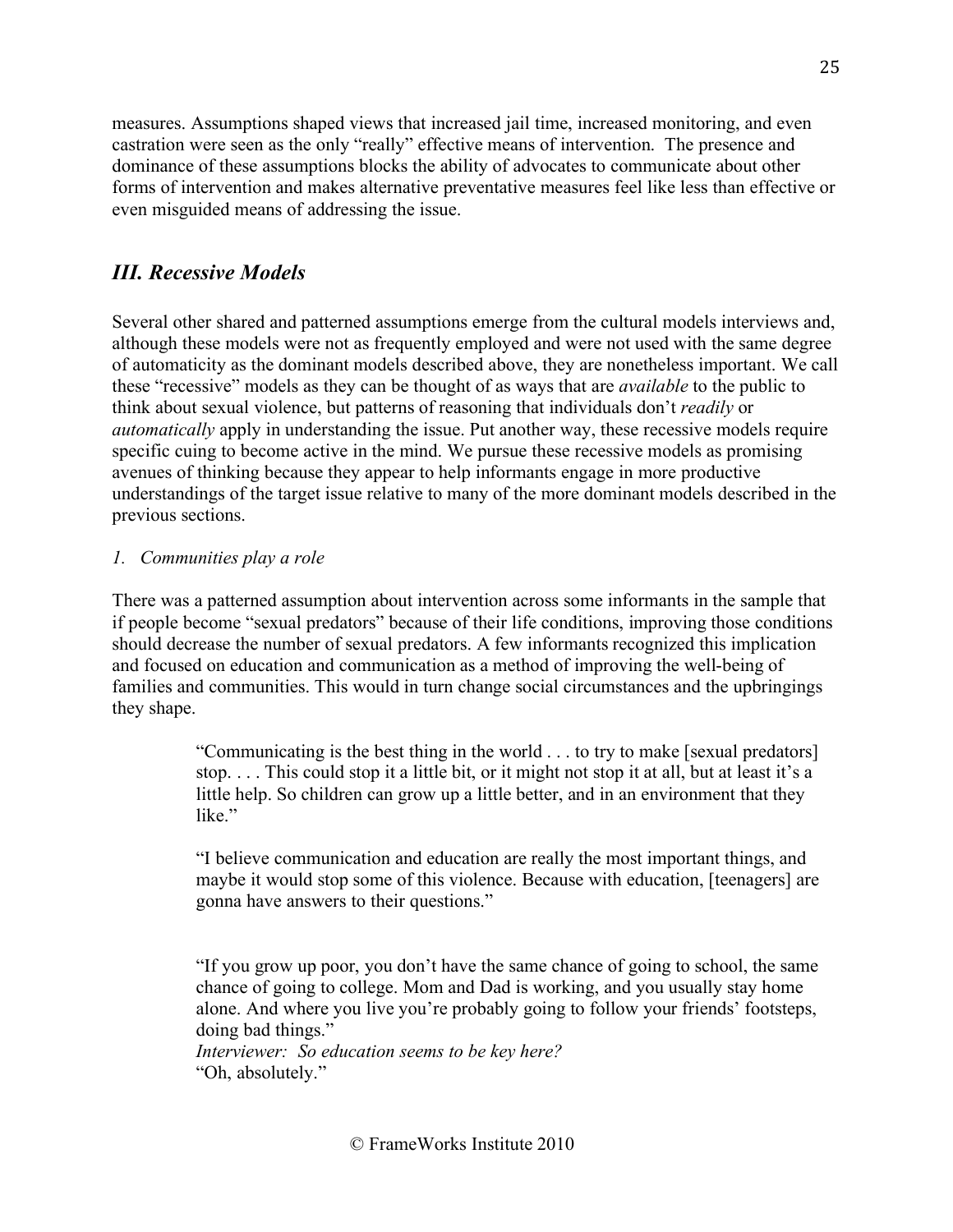The sense, however underdeveloped, that communities play a role in upbringing and that environments can shape outcomes will be critical for communications. It indicates that there is cognitive space, however limited, for people to be able to think in more eco-cultural terms about the problems related to sexual violence. At the moment, informants are not able to speak clearly about organizations or government agencies that deal with sexual violence or its victims or perpetrators. Most flounder rather badly. Only very rarely does an informant have even a clear outline of how the pieces fit together.

> "I think there could be some community programs established that could help parents learn how and when to tell their children about [sexual violence] . . . possibly done through the PTA or the school nursing program. . . . I think parents should be present. It could also be done at a community outreach program. Our local representative could have some health department people come and talk to the parents, and help the parents figure it out. . . . I'd try to strengthen the laws. . . . More awareness on TV and in media of what we can do to protect our communities, and then more outreach programs, things like that."

However, while the details are missing, the latent sense that change can happen within specific communities and within the culture at large will be an important model that communicators can strive to tap into.

#### *2. Communities are impacted*

Along with the sense that communities may be important sites of interventions, some participants were able to think about the widespread societal implications of sexual violence. In fact, they also discussed a kind of "ripple effect" of sexual violence.

> "The family's involved on both sides, friends, communities. It's far-reaching and very devastating."

"It's important for the community at large. Just to protect our children, to protect ourselves, so we don't become victims or victimized."

"It affects everybody. It just permeates. It's like dropping a stone in the water. You just see the rings go out and out and out."

"They're not just raping one victim; they're raping a whole family."

This recessive model is important because it indicates that, at least some of the time, informants understand sexual violence as a problem impacting "those people" over there, but that it is a social problem that impacts entire communities in social groups. This means that the task of explaining why sexual violence is a problem that is important for everyone to care about will be less of a hurdle.

# **GAPS IN UNDERSTANDING**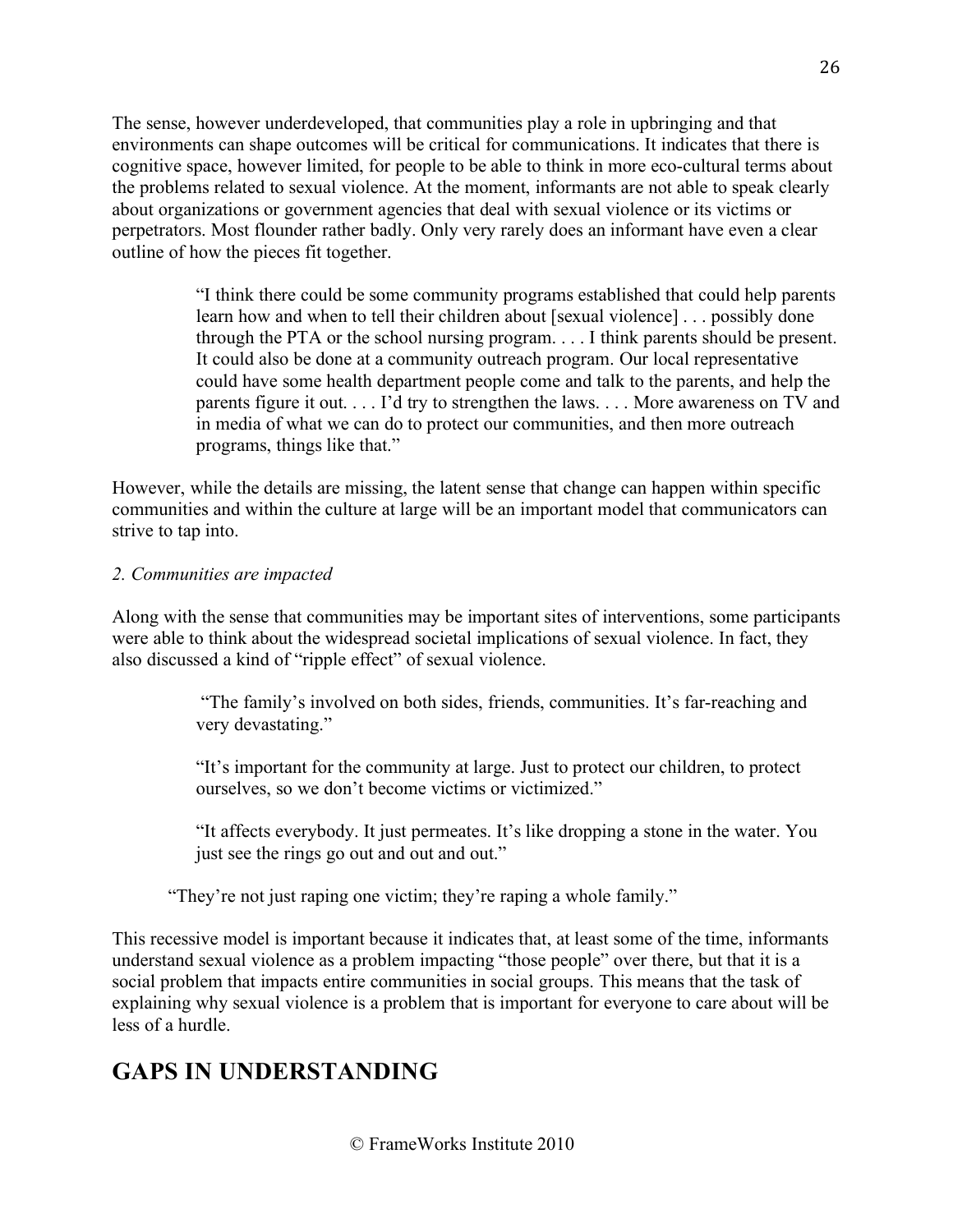The primary goals of this analysis have been to: 1) document the way experts talk about and explain the issue of sexual violence, 2) establish the way that the lay public understands this issue, and 3) compare and "map" these explanations and understandings to reveal the overlaps and gaps between these two groups. We now turn to this third task.

Below, we take each one of the conceptual gaps in understanding and discuss its communications implications with greater specificity. More generally, an integral part of FrameWorks' Strategic Frame Analysis™ is to first generate this map. In later phases of research, we are then able to design simplifying models that fill these gaps by cultivating clarifying metaphors that concretize key concepts.<sup>x</sup> Designing simplifying models relies on knowing the locations and characteristics of expert-lay gaps—it requires a detailed, in-depth understanding of the map. Understanding the locations and features of the specific gaps detailed below is therefore essential in order to move from the largely descriptive research laid out in this report to more prescriptive reframing experiments in the future.

- 1. **Why sexual violence occurs.** Experts discussed sexual violence as an outcome of social and cultural relationships in which groups of people, such as women, are considered "less than" based on historic inequities and popular representations of women. These unequal social systems and the cultures that perpetuate them shape behaviors, making certain acts easier or more acceptable to commit, according to experts. In contrast, the public primarily understands sexual violence as the result of bad parenting. Children who are victims of or witness sexual violence are likely to become "predators" themselves. Parenting, even abusive parenting, is considered by the public to occur within a "family bubble" separate and distinct from social, cultural, political and economic situations. While experts discuss sexual violence as a characteristic of a specific cultural context, the public understands it as a characteristic of bad, sick or immoral individuals. This gap points to the need to communicate a model of how environments shape behavior, specifically how cultures of inequality can translate into certain kinds of behavior.
- 2. **Characteristics of victims and predators.** While both experts and the public acknowledged that sexual violence typically occurs between people who are known to each other, they differed in their characterization of people who commit acts of sexual violence. Experts emphasized that because of the often close relationship between perpetrator and victim, that perpetrators are "everyday people." The public, on the other hand, characterized perpetrators as sick and fundamentally immoral, which impacted the ways in which they thought about the opportunities for prevention and the chance of rehabilitation. Experts did not emphasize any characteristic of victims, but the public repeatedly talked about victims as being defenseless, passive or easy targets for the predator. The public did not "blame victims," but did place responsibility, in a less direct way, on potential victims for learning to protect themselves. This gap reflects a core and fundamental difference between expert and public understandings: sexual violence as an individual versus systemic issue. Incorporating systems into communications about sexual violence will be essential.
- 3. **The domain of sexual violence.** The public's models of sexual violence are fundamentally structured by notions of crime and immorality. In contrast, the experts we interviewed were attempting to communicate about sexual violence as a health issue**.**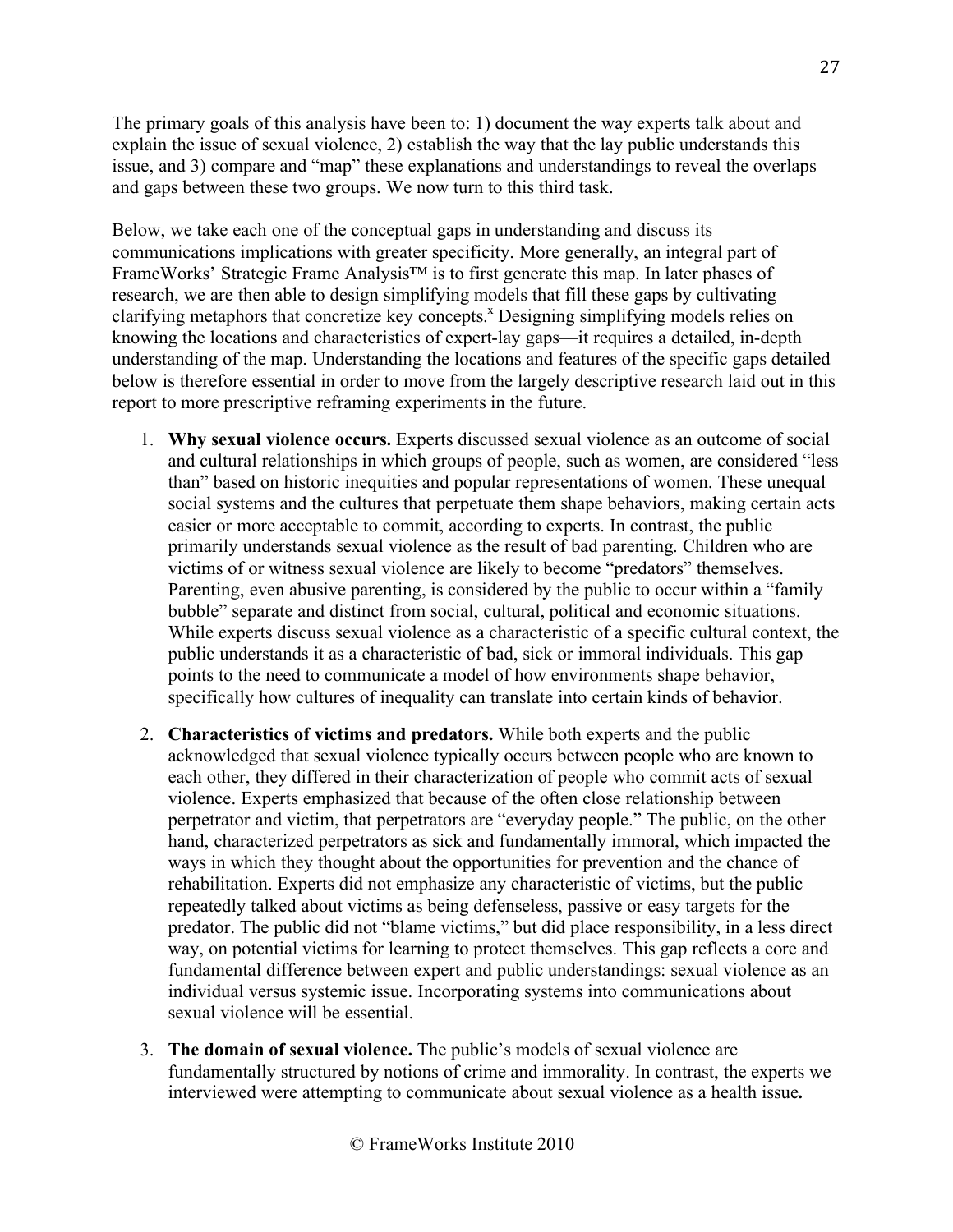While several informants referred to predators as "sick," sick was not used in the sense of diseased but to indicate a fundamental abnormality or immoral or criminal action. That is, the public does not categorize sexual violence as a health issue, but as a criminal or moral problem. When we asked participants directly about how they think about sexual health, they were either unable to discuss the concept or defined it narrowly as freedom from disease. <sup>XI</sup> Sexual health was not connected to people's models of sexual violence. This presents a communication challenge as many of the experts we spoke to referred to and made use of the concept of "sexual health" when explaining sexual violence. Simply defining the concept may not change people's dominant models of sexual violence in which attributes of individuals are defining features. For the public, sexual violence is not a health issue, but one that is most appropriately addressed by the criminal justice system. We do caution advocates' impulses to frame sexual violence as a health issue. In previous FrameWorks research,<sup>xii</sup> we have found that the public tends to think about health as the primary responsibility of individuals, and it is extremely difficult for the public to think about how environments shape health. We suspect that simply framing sexual violence as a health issue will not encourage people to engage with the more eco-cultural approach to sexual violence so eloquently articulated by the experts we interviewed.

**4. How to address sexual violence.** While experts emphasized the role of programs, policies and large-scale social changes to prevent sexual violence from occurring in the first place, the public's sense of effective measures to address sexual violence were limited to punishment as a form of deterrence as well as increased education for children in how to protect themselves from an attack. Even though the public conceptualized the propensity to sexual violence as a "learned" behavior and not as an innate trait, this perception did not translate into concrete ideas about how sexual violence might be prevented from happening by focusing early developmental and learning contexts. Rather, incarceration and self-protection were understood as the only methods of stopping people from continuing to commit acts of sexual violence. Preventing violence from occurring in the first place was seen as largely impossible. This gap in how these groups think about intervention represents one of the most conspicuous communications challenges on the issue of sexual violence. The prevention of sexual violence is central to much of the work that advocates are doing around the issue, yet the public, while acknowledging the need for prevention, has a very limited sense of *how* sexual violence could be prevented (i.e., of how prevention works) and can only think about interventions after an act of violence or if that act is imminent.

# **CONCLUSIONS**

This report describes and examines the implications of the ways that members of the expert community and the general public think about sexual violence. Thinking on this topic is examined through the analysis of interview data with members of both of these groups. The primary goals for this report have been to consider the limitations of the dominant cultural models currently in place in the public's thinking and to locate specific gaps between the ways experts and the general public understand and talk about sexual violence. Strategic communications must address both of these communications challenges—redirecting public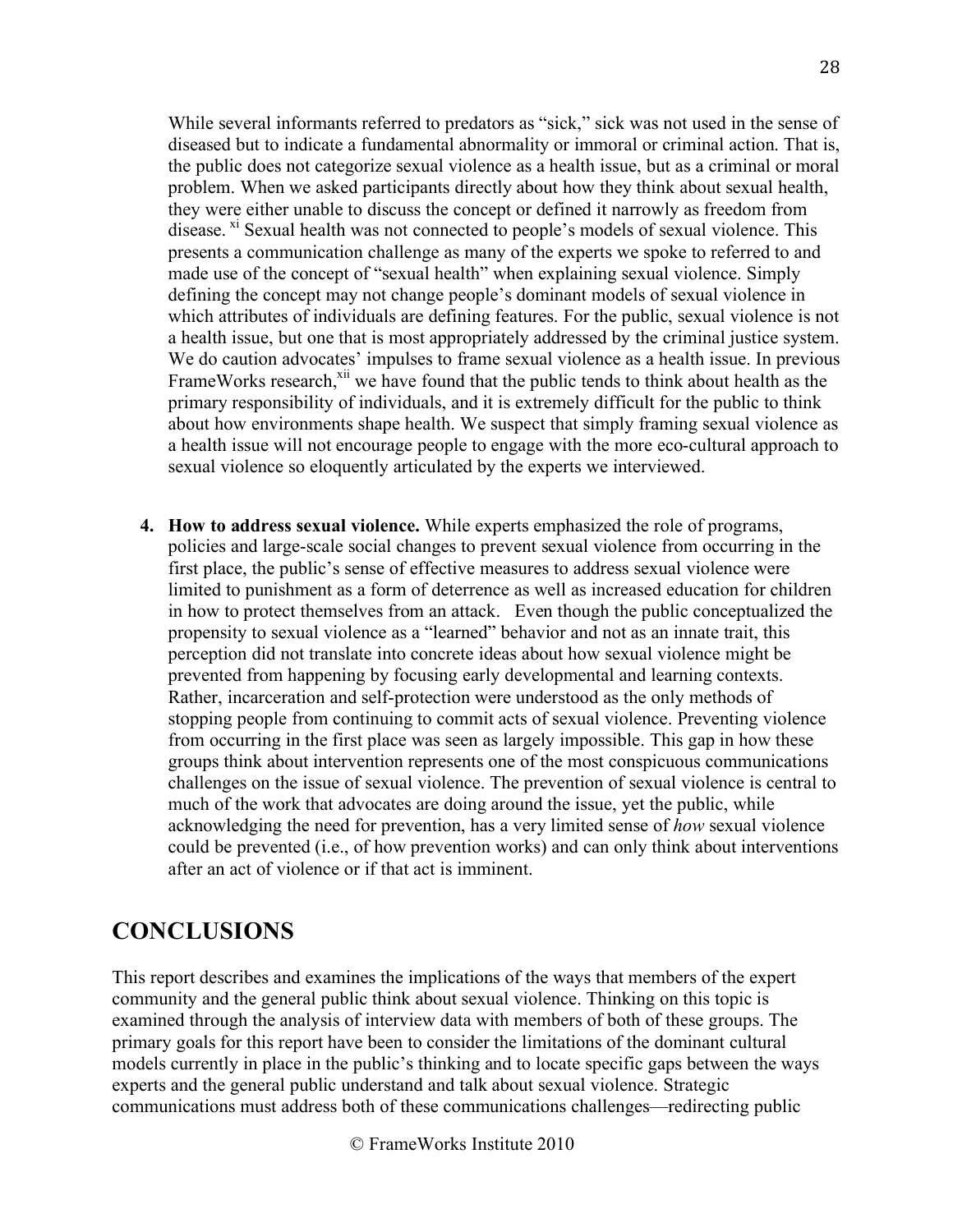thinking away from perceptual traps posed by unproductive patterns of thinking and filling in gaps where content knowledge is missing from the public understanding. In the future, addressing these challenges through the design of specific frame elements including simplifying models and values is a major task if FrameWorks is to move into more prescriptive framing research on this topic.

Ultimately, the report demonstrates the pressing need for experts and advocates to work on providing Americans with alternative ways of thinking about the causes, outcomes and appropriate interventions to sexual violence. It is our firm position that, without new ways to think about sexual violence, the public will interpret communications on this issue through the perspective that sexual violence can be reduced to a problem of individuals and continue to lack an understanding of what prevention of sexual violence is and how it might be implemented. Should these assumptions persist and continue to dominate how Americans make sense of messages on this topic, experts and advocates stand little chance of forwarding the message that sexual violence is a systemic issue in cause and remediation and that social change is necessary in order to address it.

New frames and communications strategies that shift away from patterns of thinking that restrict perceptions are needed. While this research represents the first phase of research, several preliminary recommendations and future directions have become apparent. We present these here as *preliminary communications recommendations* with the caveat that they must be substantiated through further research:

*Avoid inadvertently activating individual responsibility frames*. The advocates have been successful in getting their don't blame the victim message out there, but this has become a discourse. Despite this progress, the underlying individual responsibility model remains and is in play when people think less directly or explicitly about issues of victim responsibility. The implication is that more work needs to be done to give people different ways of thinking, rather than just talking about blame and responsibility. In other words, changing the surface discourse has not dislodged the notion that being a victim of sexual violence is fundamentally about personal responsibility.

*Provide other models about perpetrators besides the predator model*. Our research shows unequivocally that simply stating that most perpetrators are known to their victims does not alter the fundamental ways in which perpetrators are conceptualized. Whether a perpetrator is a loved one or stranger, they are nonetheless a predator. The predator model makes it difficult for people to understand how prevention can happen, because predators are fundamentally "bad" people. In short, this model narrows public perceptions of how sexual violence might be addressed.

*Establish broad conceptions of consent and harm.* Establishing the concept of lack of consent in the way that advocates message about acts that may not traditionally be seen as sexual violence might help people see why things like inappropriate comments in the workplace could be considered sexual violence in that they occur in the absence of consent. These broad conceptions of consent and harm will likely aid advocates in showing how sexual violence occurs within a cultural context—a context created by language, attitudes and public representations.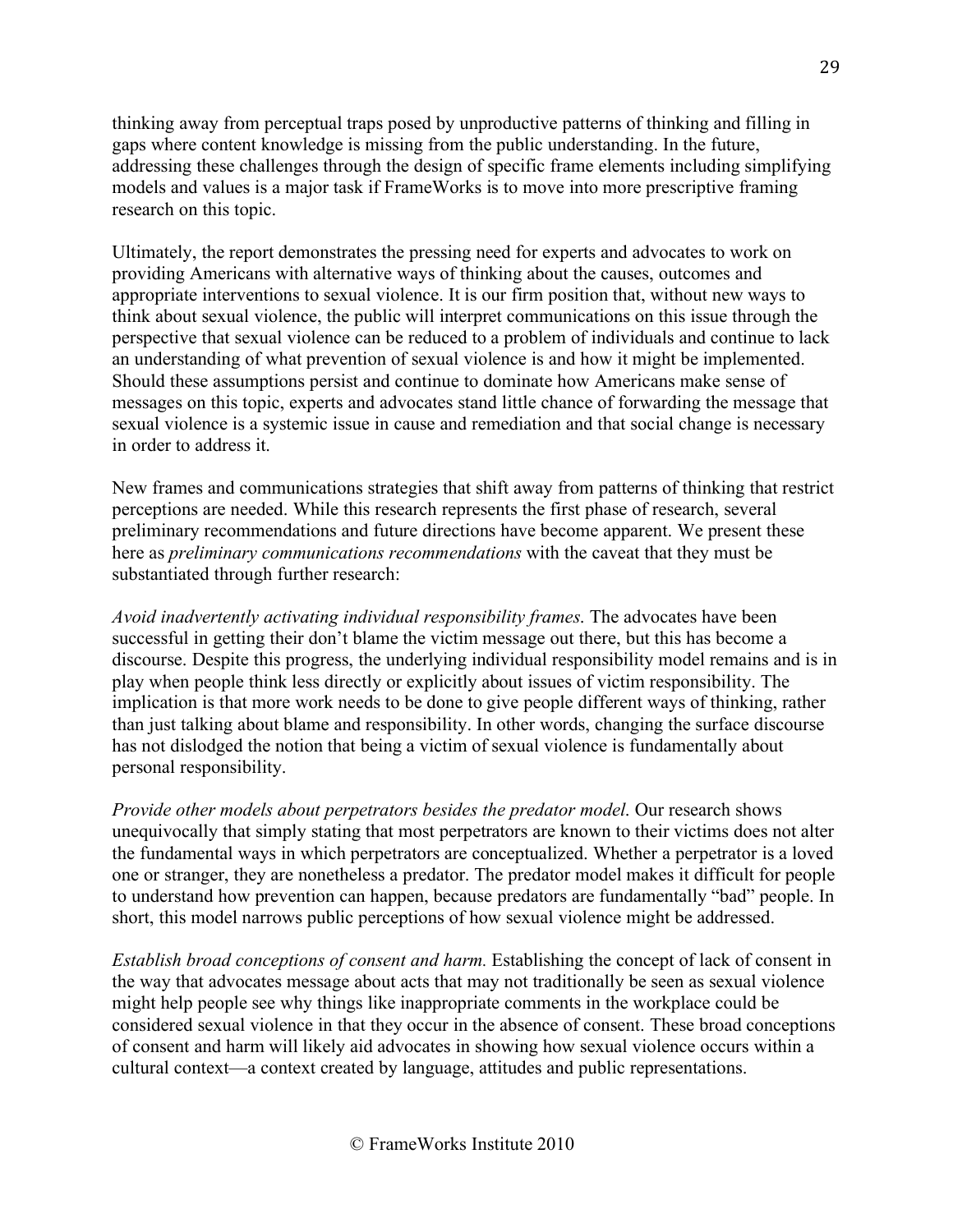*Take caution with health frame*. Talking about sexual health by itself does not allow people to automatically link it to a discussion about sexual violence. A lot more work is needed to figure out how to build a concept of sexual health and connect it in a productive and strategic way to the discussion of sexual violence. At FrameWorks, we consistently advise advocates to exercise extreme caution when discussing health because it often quickly devolves into notions of individual responsibility (i.e., people are healthy or unhealthy because of individual choices).

*Activate the role of communities by telling stories of child development.* Our research shows that the public fundamentally misunderstands the roots of sexual violence: that bad parents create immoral and abnormal children who inflict unthinkable harm on others. Discussing child development and how it can be derailed in ways that make the social and cultural contexts visible and perceived as a causal mechanism will possibly aid advocates in dislodging sexual violence as a problem of individuals to a social problem embedded in unequal social systems. FrameWorks' large body of research on early child development might help advocates of sexual violence in telling those stories.<sup>xiii</sup>

*About FrameWorks Institute:* The FrameWorks Institute is an independent nonprofit organization founded in 1999 to advance science-based communications research and practice. The Institute conducts original, multi-method research to identify the communications strategies that will advance public understanding of social problems and improve public support for remedial policies. The Institute's work also includes teaching the nonprofit sector how to apply these science-based communications strategies in their work for social change. The Institute publishes its research and recommendations, as well as toolkits and other products for the nonprofit sector, at www.frameworksinstitute.org.

All rights reserved. No part of this publication may be reproduced, stored in a retrieval system, or transmitted, in any form or by any means, electronic, mechanical, photocopying, recording, or otherwise, without the prior permission of FrameWorks Institute.

Please follow standard APA rules for citation, with FrameWorks Institute as publisher. O'Neil, Moira and Morgan, Pamela (2010). *American Perceptions of Sexual Violence.* Washington, D.C.: FrameWorks Institute.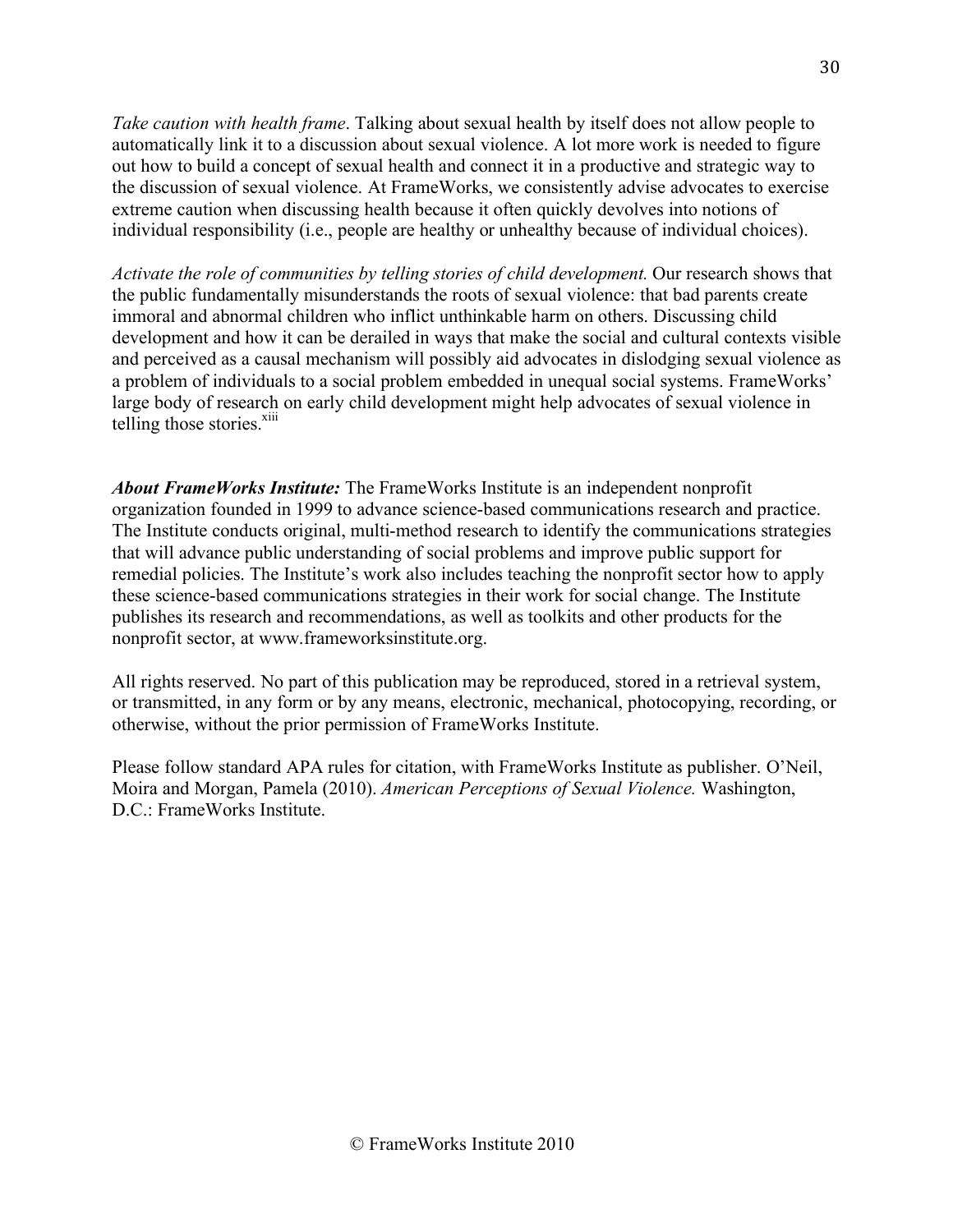# **APPENDIX: THEORETICAL FOUNDATIONS**

The following are well-accepted characteristics of cognition and features of cultural models that figure prominently into the results presented in this report and in FrameWorks' research more generally.

### *1. Top-down nature of cognition*

Individuals rely on a relatively small set of broad, *general* cultural models to organize and make sense of information about an incredibly wide range of *specific* issues and information. Put another way, members of a cultural group share a set of common general models that form the lens through which they think and make sense of information pertaining to many different issues. This feature of cognition explains why FrameWorks' research has revealed many of the same cultural models being used to think about seemingly unconnected and unrelated issues—from education to health to child development. For example, FrameWorks' research has found that people use the *mentalist* model to think about child development and food and fitness seemingly unrelated issue areas. For this reason, we say that cognition is a "top-down" phenomenon. *Specific* information gets fitted into *general* categories that people share and carry around with them in their heads.

### *2. Cultural models come in many flavors but the basic ingredients are the same*

At FrameWorks, we often get asked about the extent to which the cultural models that we identify in our research and that we use as the basis of our general approach to social messaging apply to ALL cultures. That is, people want to know how inclusive our cultural models are and to what extent we see/look for/find differences across race, class or other cultural categories. Because our aim is to create messaging for mass media communications, we seek out messages that resonate with the public more generally and, as such, seek to identify cultural models that are most broadly shared across society. We ensure the models are sufficiently broad by recruiting diverse groups of informants in our research who help us to confirm that the models we identify operate broadly across a wide range of groups. Recruiting diverse samples in our cultural models interviews often confuses people who then think we are interested in uncovering the nuanced ways in which the models take shape and get communicated across those groups, or that we are interested in identifying different models that different groups use. To the contrary, our aim is to locate the models at the broadest possible levels (i.e., those most commonly shared across *all* cultural groups) and to develop reframes and simplifying models that advance those models that catalyze systems-level thinking. The latter does not negate the fact that members of different cultural groups may respond more or less enthusiastically to the reframes, and this is one of the reasons why we subject the reframes that we recommend to our clients to rigorous experimental testing using randomized controls that more fully evaluate their mass appeal.

### *3. Dominant and recessive models*

Some of the models that individuals use to understand the world around us are what we call "dominant," while others are more "recessive," or latent, in shaping how we process information. Dominant models are those that are very "easy to think." They are activated and used with a high degree of immediacy and are persistent or "sticky" in their power to shape thinking and understanding—once a dominant model has been activated, it is difficult to shift to or employ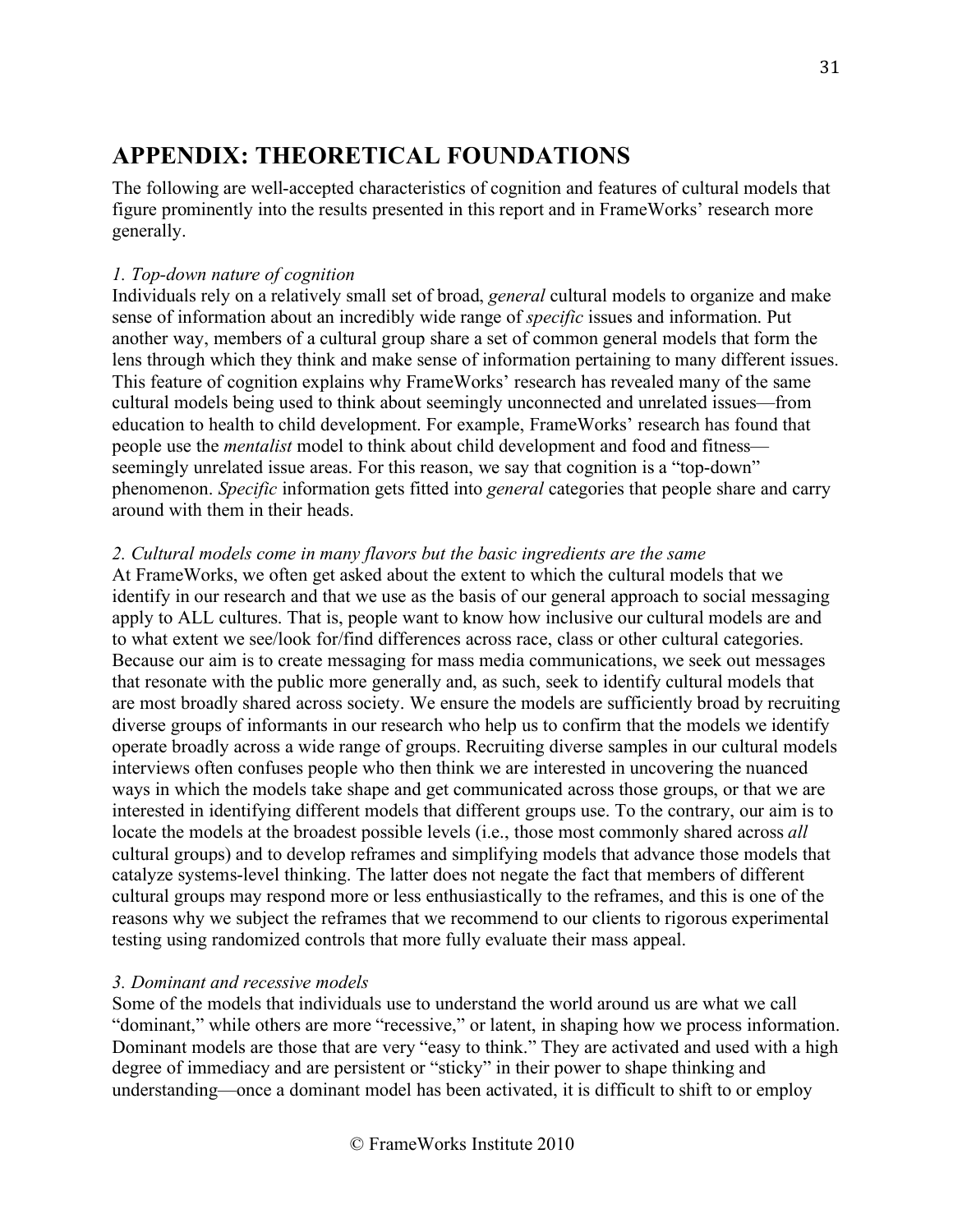another model to think about the issue. Because these models are used so readily to understand information, and because of their cognitive stickiness, they actually become easier to "think" each time they are activated—similar to how we choose well-worn and familiar paths when walking through fields, and in so doing these paths become even more well-worn and familiar. There is therefore the tendency for dominant models to become increasingly dominant unless information is reframed to cue other cognitively available models (or, to continue the analogy here, other walking paths). Recessive models, on the other hand, are not characterized by the same immediacy or persistence. They lie further below the surface, and while they *can* be employed in making sense of a concept or processing information about an issue—they *are* present—their application requires specific cues or primes.

Mapping recessive models is an important part of the FrameWorks approach to communication science and a key step in reframing an issue. It is often these recessive patterns of thinking that hold the most promise in shifting thinking away from the existing dominant models that often inhibit a broader understanding of the role of policy and the *social* aspect of issues and problems. Because of the promise of these recessive models in shifting perception and patterns of thinking, we discuss them in this report and will bring these findings into the subsequent phases of FrameWorks' iterative methodology. During focus group research in particular, we explore in greater detail *how* these recessive models can most effectively be cued or "primed," as well as how these recessive models *interact* with and are *negotiated* vis-à-vis emergent dominant models.

#### *4. The "nestedness" of cultural models*

Within the broad foundational models that people use in "thinking" about a wide variety of issues lay models that, while still general, broad and shared, are *relatively* more issue-specific. We refer to these more issue-specific models as "nested." For example, in our past research on executive function, when informants thought about basic skills, they employed a model for understanding where these skills come from, but research revealed that this more specific model was nested into the more general *mentalist* cultural model that informants implicitly applied in thinking this issue. Nested models often compete in guiding or shaping the way we think about issues. Information may have very different effects if it is "thought" through one or another nested model. Therefore, knowing about which models are nested into which broader models helps us in reframing an issue.

<sup>|&</sup>lt;br>i <sup>1</sup> See: Donat, Patricia L.N. and D'Emilio, John. "A Feminist Redefinition of Rape and Sexual Assault: Historical Foundations and Change." *Journal of Social Issues*. 48(1): 9-22.<br><sup>ii</sup> See: Glaser, B.G. and Strauss, A.L. (1967). *The Discovery of Grounded Theory: Strategies for Qualitative* 

*Research*. Chicago: Aldine Pub. Co. and Strauss, A.L. and Corbin, J. (1990). *Basics of Qualitative Research:* 

iii Quinn, N. (2005). *Finding Culture in Talk: A Collection of Methods* (1st ed.). New York: Palgrave Macmillan, 16. iv Priming informants with the content can be problematic in these interviews, as the ability to identify and describe

cultural models relies on getting "top of mind" answers and explanations from informants, rather than carefully